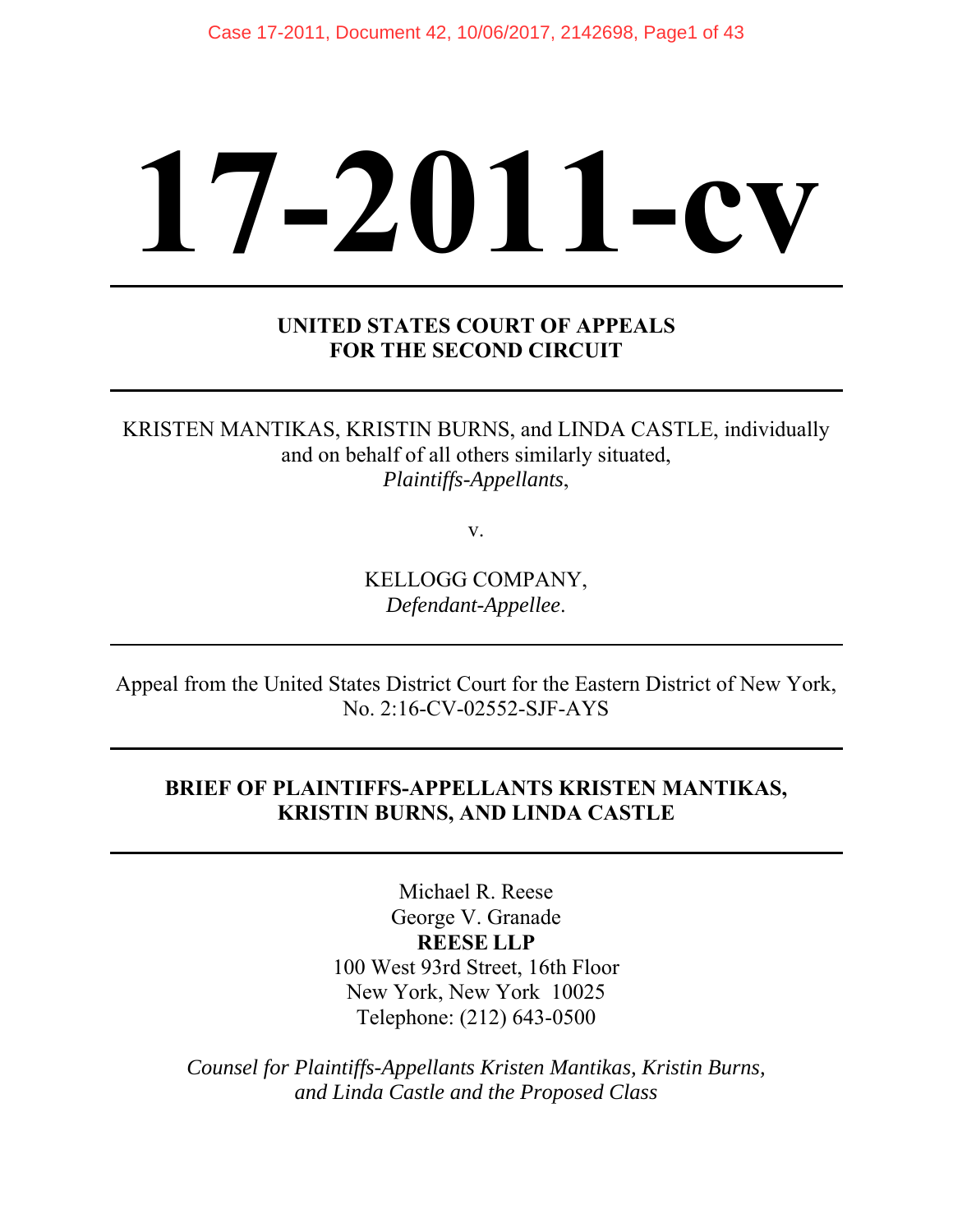# **TABLE OF CONTENTS**

|     |           |                                                  | $\begin{minipage}{.4\linewidth} \textbf{STATEMENT OF THE CASE} \end{minipage} \vspace{-0.00000cm. \label{eq:1}$          |  |  |  |
|-----|-----------|--------------------------------------------------|--------------------------------------------------------------------------------------------------------------------------|--|--|--|
| Ι.  |           |                                                  |                                                                                                                          |  |  |  |
| II. |           |                                                  |                                                                                                                          |  |  |  |
|     | A.        |                                                  | Plaintiffs Filed Their Complaint and Kellogg Moved to Dismiss9                                                           |  |  |  |
|     | <b>B.</b> |                                                  | The District Court Granted Kellogg's Motion to Dismiss, and                                                              |  |  |  |
|     |           |                                                  |                                                                                                                          |  |  |  |
|     |           |                                                  |                                                                                                                          |  |  |  |
| I.  |           |                                                  |                                                                                                                          |  |  |  |
| II. |           |                                                  | The District Court Made an Error of Law by Misapplying the<br>Reasonable Consumer Standard Used to Gauge Whether an      |  |  |  |
|     |           | A. The "WHOLE GRAIN" and "MADE WITH WHOLE GRAIN" |                                                                                                                          |  |  |  |
|     |           | 1.                                               | Plaintiffs Alleged Affirmative Misrepresentation in<br>Kellogg's Use of the "WHOLE GRAIN" (with No                       |  |  |  |
|     |           | 2.                                               | Even Technically Accurate Statements Are Actionable19                                                                    |  |  |  |
|     | <b>B.</b> |                                                  | Disclosure of Grams of Whole Grain Claims, Even on Front of<br>Box, Does Not Mitigate Consumer Deception or Confusion 25 |  |  |  |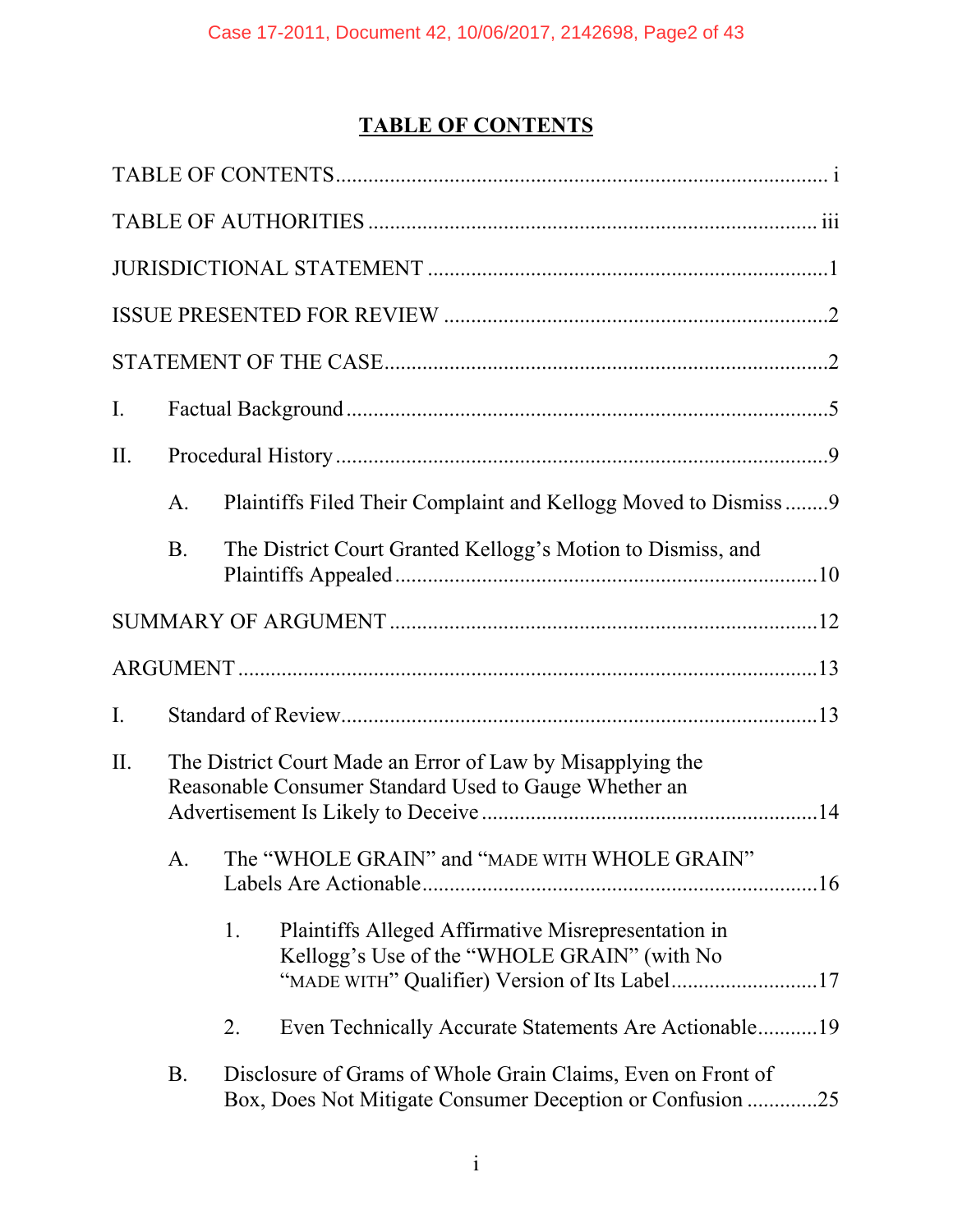| C. The District Court Ignored Allegations that Experts Have<br>Found that Reasonable Consumers May Be Misled by "Whole" |                                                |  |
|-------------------------------------------------------------------------------------------------------------------------|------------------------------------------------|--|
|                                                                                                                         |                                                |  |
|                                                                                                                         |                                                |  |
|                                                                                                                         |                                                |  |
|                                                                                                                         | CERTIFICATE OF COMPLIANCE WITH FEDERAL RULE OF |  |
|                                                                                                                         |                                                |  |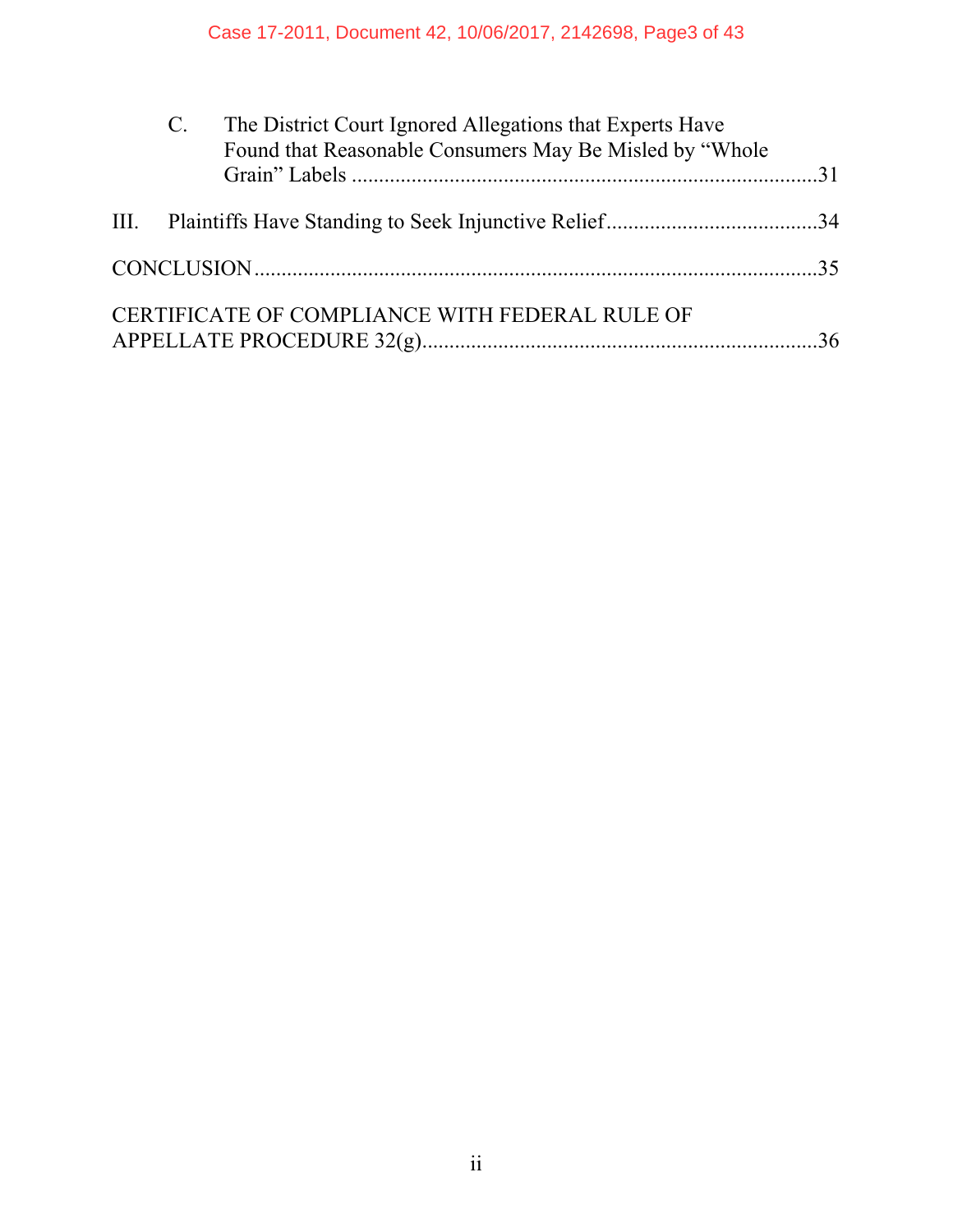# **TABLE OF AUTHORITIES**

# **CASES**

| Ackerman v. Coca-Cola Co., No. 09 Civ. 395 (JG) (RML),                                          |
|-------------------------------------------------------------------------------------------------|
| Albert v. Blue Diamond Growers,                                                                 |
| Annunziato v. eMachines, Inc.,                                                                  |
| Atik v. Welch Foods, Inc., No. 15 Civ. 5405 (MKB) (VMS),                                        |
| Atik v. Welch Foods, Inc., No. 15 Civ. 5405 (MKB) (VMS),                                        |
| Bell Atl. Corp. v. Twombly,                                                                     |
| California State Bd. of Funeral Directors & Embalmers v. Mortuary in<br>Westminster Mem'l Park, |
| Donaldson v. Read Magazine,                                                                     |
| Goldemberg v. Johnson & Johnson Consumer Cos.,                                                  |
| Grant v. County of Erie,                                                                        |
| Karedes v. Ackerley Group, Inc.,                                                                |
| Lam v. Gen. Mills,                                                                              |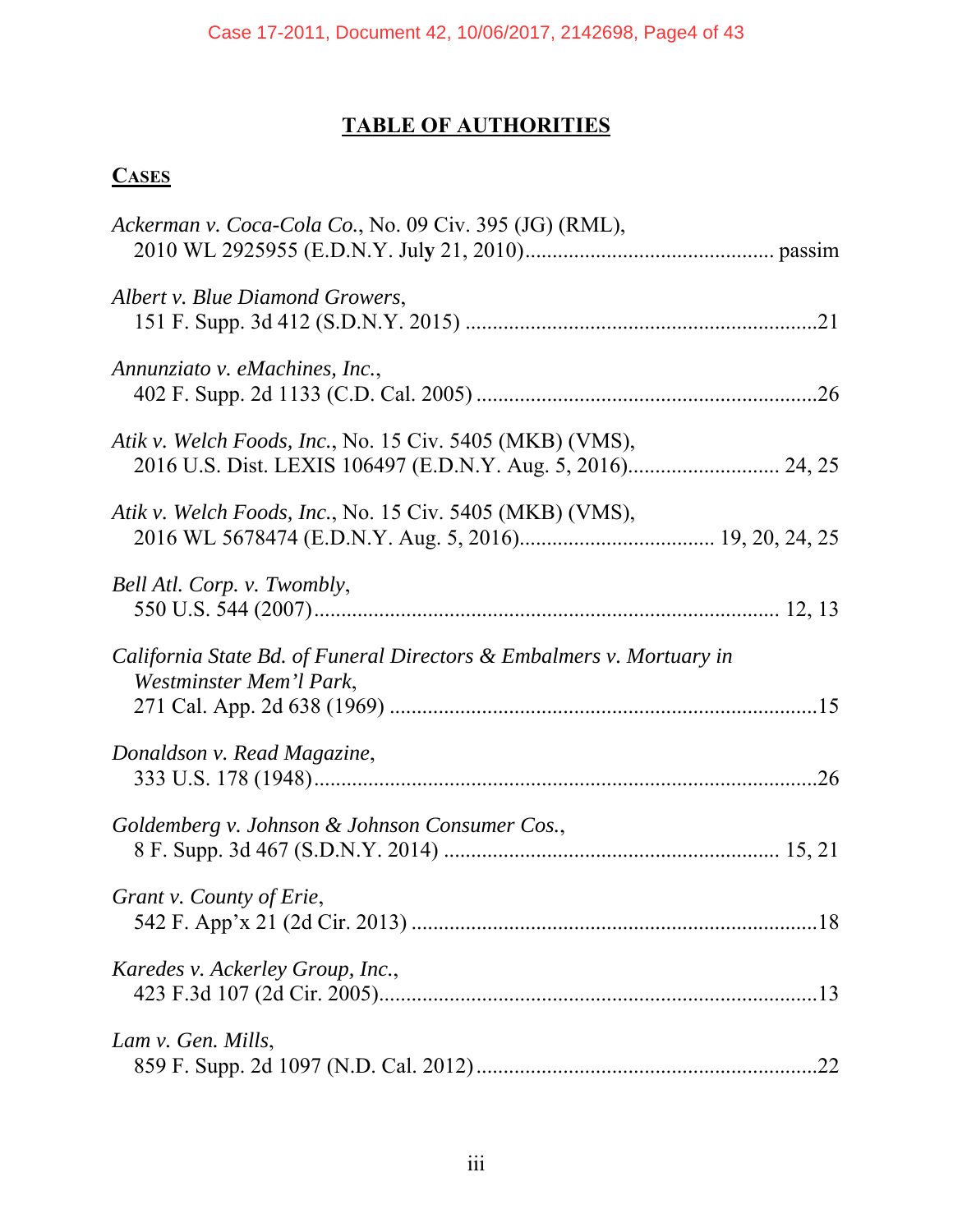| Lavie v. Procter & Gamble Co.,                                          |
|-------------------------------------------------------------------------|
| Mantikas v. Kellogg Co., No. 2:16 Civ. 2552 (SJF) (AYS),                |
| Miller v. Am. Family Publishers,                                        |
| Nat. Consumer's League v. Doctor's Assocs., Inc., No. 2013 CA 006549 B, |
| Nat. Consumers League v. Bimbo Bakeries USA, No. 2013 CA 006548 B,      |
| Operating Local 649 Annuity Trust Fund v. Smith Barney Fund Mgmt. LLC,  |
| Oswego Laborers' Local 214 Pension Fund v. Marine Midland Bank, N.A.,   |
| Paulino v. Conopco, Inc., No. 14 Civ. 5145 (JG) (RML),                  |
| Red v. Kraft Foods, Inc., No. 10 Civ. 1028 (GW) (AGRx),                 |
| Segedie v. Hain Celestial Grp., Inc., No. 14 Civ. 5029 (NSR),           |
| Stoltz v. Fage Dairy Processing Indus., S.A., No. 14 Civ. 3826 (MKB),   |
| Thomas v. Scully,                                                       |
| Williams v. Gerber Prods. Co.,                                          |
| Wilson v. Frito-Lay N. Am., Inc., No. 12 Civ. 1586 (SC),                |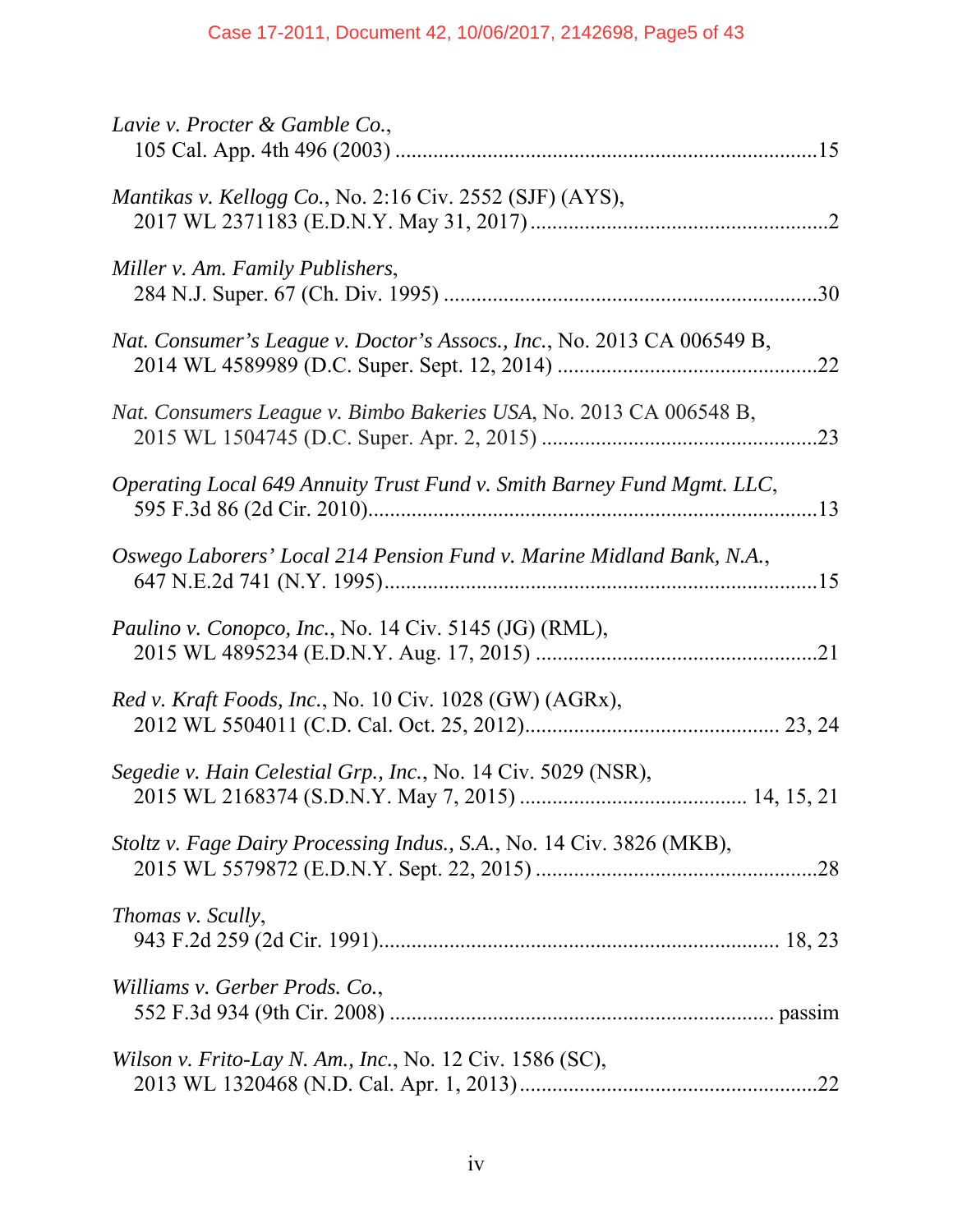| Workman v. Plum, Inc., |  |
|------------------------|--|
|                        |  |

# **STATUTES**

| California's Consumers Legal Remedies Act, |  |
|--------------------------------------------|--|
| California's False Advertising Law,        |  |
| California's Unfair Competition Law,       |  |
|                                            |  |
|                                            |  |

# **OTHER AUTHORITIES**

| Comments of the Staff of the Bureau of Consumer Protection, the Bureau of  |
|----------------------------------------------------------------------------|
| Economics, and the Office of Policy Planning of the Federal Trade          |
| Commission, In the Matter of Draft Guidance for Industry and FDA Staff:    |
| Whole Grains Label Statements, Docket No. 2006-0066 (Apr. 18, 2006) passim |
| Eric Schroeder, Survey Shows Spike in Whole Grains Consumption, FOOD       |
| BUS. NEWS, Aug. 31, 2015, available at http://goo.gl/BRupWU4               |
|                                                                            |
| U.S. DEP'T OF AGRIC. AND U.S. DEP'T OF HEALTH & HUMAN SERVS., Dietary      |
| Guidelines for Americans 2015–2020 (8th ed. 2015), available at            |
|                                                                            |
| U.S. DEP'T OF AGRIC. AND U.S. DEP'T OF HEALTH & HUMAN SERVS.,              |

*Scientific Report of the 2015 Dietary Guidelines Advisory Committee:*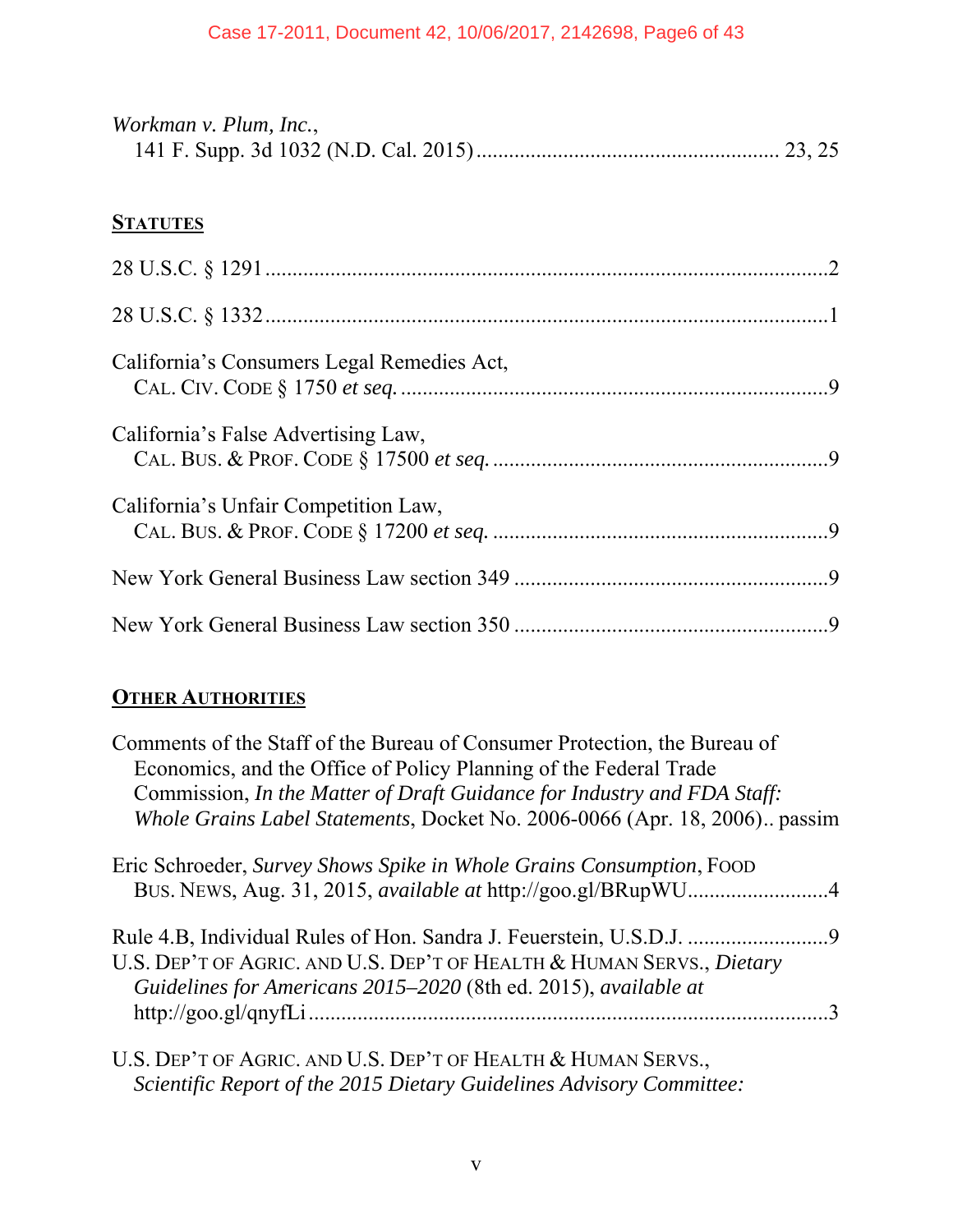| Advisory Report to the Secretary of Health and Human Services and the<br>Secretary of Agriculture (Feb. 2015), available at http://goo.gl/YjXWlr3                                                                          |  |
|----------------------------------------------------------------------------------------------------------------------------------------------------------------------------------------------------------------------------|--|
| U.S. DEPT. OF AGRIC., Food Safety and Inspection Service (FSIS) Statement<br>of Interim Policy Guidance: Use of the USDA MyPyramid Reference on<br>Meat and Poultry Labeling and Whole Grain Claims, at 3 (Oct. 14, 2005), |  |
| U.S. DEPT. OF AGRIC., Guidance: Products in the "Made with Organic ***"                                                                                                                                                    |  |

*Labeling Category*, at 3 (May 2, 2014), *available at* https://goo.gl/sh4LQz ...... 33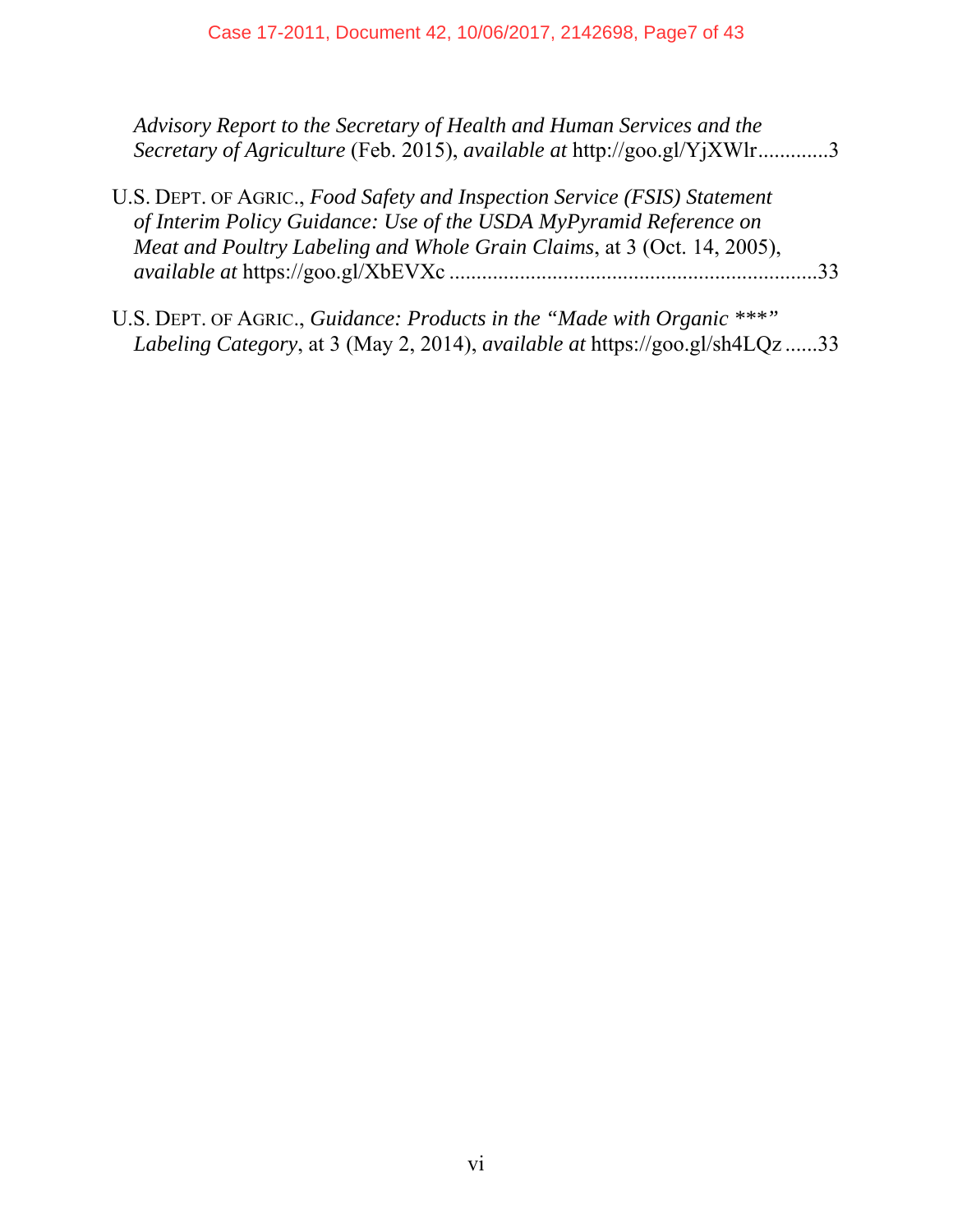#### **JURISDICTIONAL STATEMENT**

 This appeal is from a final judgment that disposes of all of the claims of Plaintiffs Kristen Mantikas, Kristin Burns, and Linda Castle (collectively, "Plaintiffs") in this action against the sole defendant, Kellogg Company ("Kellogg" or "Defendant"). The District Court had subject matter jurisdiction over this case pursuant to the Class Action Fairness Act of 2005, which provides for the original jurisdiction of federal district courts over "any civil action in which the matter in controversy exceeds the sum or value of \$5,000,000, exclusive of interest and costs, and [that] is a class action in which . . . any member of a class of plaintiffs is a citizen of a State different from any defendant." 28 U.S.C. § 1332(d)(2)(A). Plaintiffs are citizens of New York and California; Defendant is a citizen of Delaware and Michigan. Plaintiffs further allege that the amount in controversy is in excess of \$5 million in the aggregate, exclusive of interest and costs. Finally, Plaintiffs allege that "the number of members of all proposed plaintiff classes in the aggregate" is greater than 100. *See* 28 U.S.C. § 1332(d)(5)(B).

On May 31, 2017, the District Court entered an Opinion and Order granting Kellogg's motion to dismiss Plaintiffs' Class Action Complaint in its entirety, with leave to amend within 30 days. A007 (ECF No. 26); A043–60. Plaintiffs filed a timely Notice of Appeal on June 26, 2017, disclaiming any intent to file an amended pleading in response to the District Court's Opinion and Order. A008 (ECF No. 28);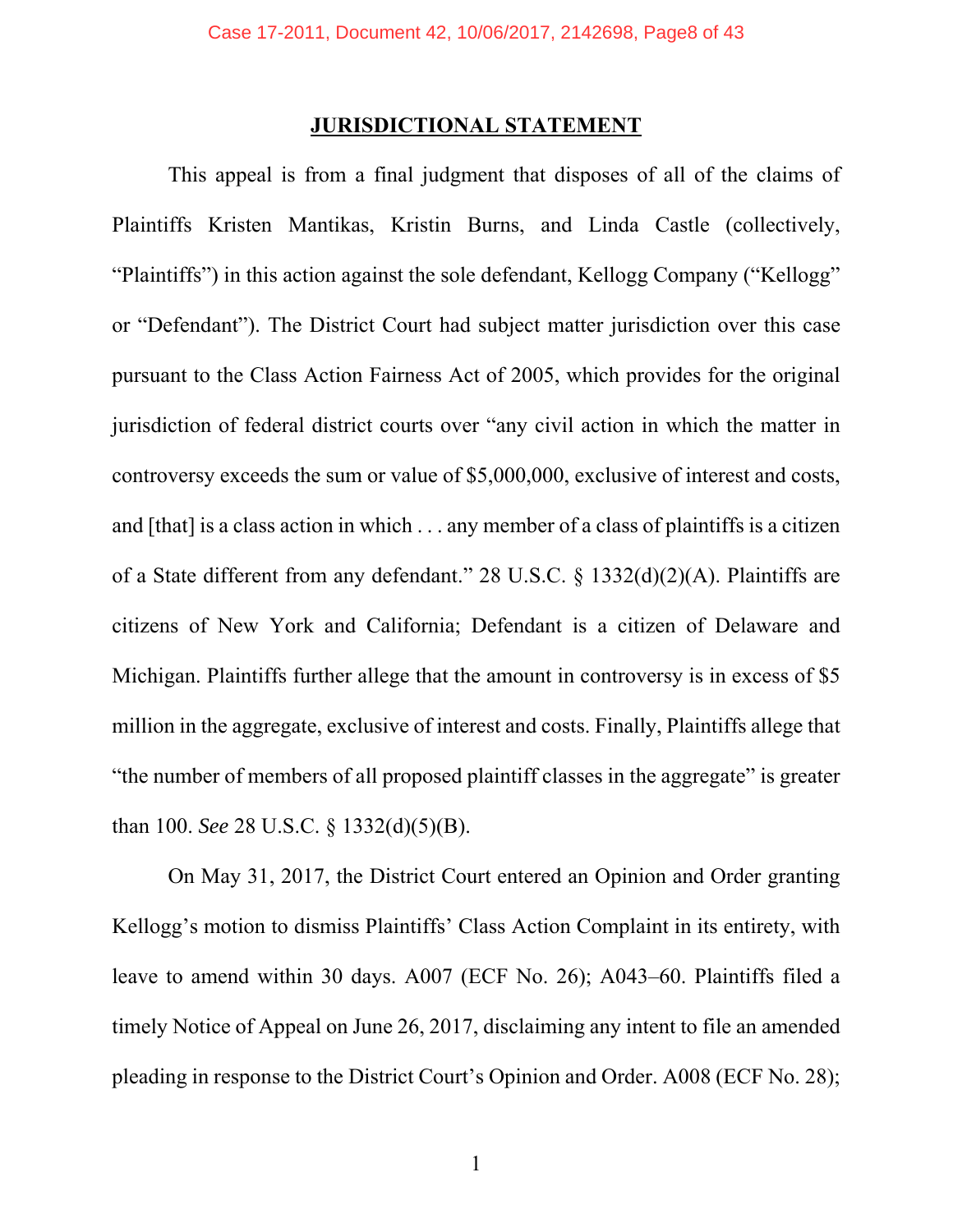A061–63. The Clerk of Court entered the Notice of Appeal as a Notice of Interlocutory Appeal on June 28, 2017. A008. On July 11, 2017, the District Court closed the case and directed the Clerk to enter Judgment, A008, and the Clerk did so on August 21, 2017, *id.* (ECF No. 30); A067–68. On September 9, 2017, the Clerk re-entered the Notice of Interlocutory Appeal as a Notice of Appeal. A008. This Court thus has jurisdiction pursuant to 28 U.S.C. § 1291.

#### **ISSUE PRESENTED FOR REVIEW**

 Did the District Court err as a matter of law in granting a motion to dismiss where it did not accept the allegations of the Complaint as true and instead ruled as matter of law that no reasonable consumer would be misled by a product labeled "WHOLE GRAIN" or "MADE WITH WHOLE GRAIN" when, in fact, the grain in the product is not 100% whole grain, or even predominantly whole grain?

#### **STATEMENT OF THE CASE**

Plaintiffs appeal from a decision of the Honorable Sandra J. Feuerstein, U.S. District Judge, granting a motion by Kellogg to dismiss Plaintiffs' Class Action Complaint. *Mantikas v. Kellogg Co.*, No. 2:16 Civ. 2552 (SJF) (AYS), 2017 WL 2371183 (E.D.N.Y. May 31, 2017). Plaintiffs filed the Complaint on May 19, 2016, alleging Kellogg's "WHOLE GRAIN" and "MADE WITH WHOLE GRAIN" representations on the labeling of its "Cheez-It WHOLE GRAIN" baked snack crackers are false and misleading because the grains in the product are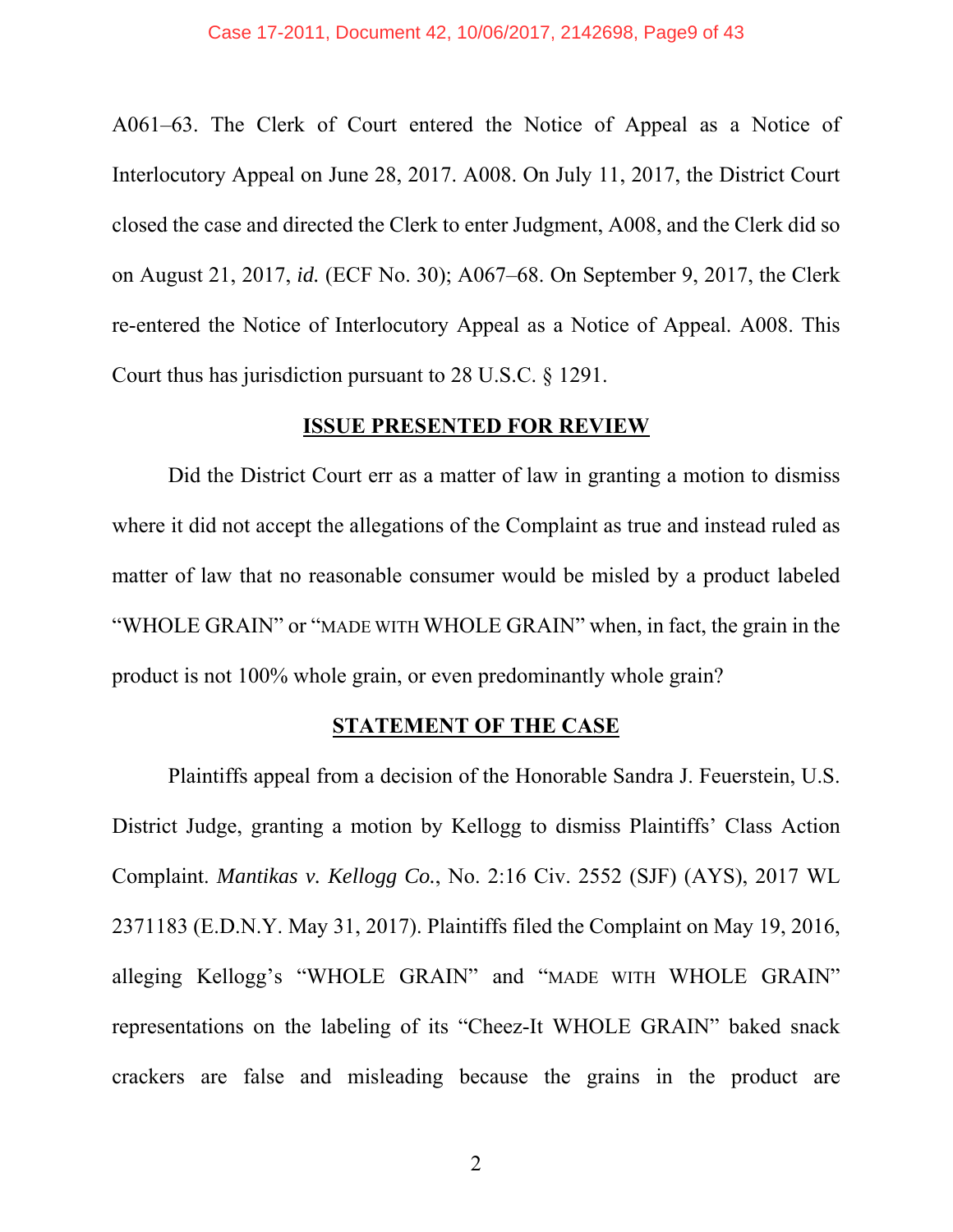#### Case 17-2011, Document 42, 10/06/2017, 2142698, Page10 of 43

predominantly composed of non-whole grains. Kellogg moved to dismiss on October 7, 2016, and the District Court granted the motion on May 31, 2017. Plaintiffs appealed on June 26, 2017. For the reasons set out below, the Court should reverse the District Court's order and remand the case for further proceedings.

American consumers have become increasingly health conscious. To foster good health through their diets, consumers are attempting to adhere to the recommendations of authorities on dietary health. The Scientific Report of the 2015 Dietary Guidelines Advisory Committee found "strong and consistent evidence" that higher consumption of whole grains and lower intake of refined grains is associated with decreased risk of cardiovascular disease,<sup>1</sup> and the Dietary Guidelines for Americans recommends that people dramatically increase their intake of whole grains.<sup>2</sup> In line with these recommendations and general health awareness, consumers frequently try to select whole grains instead of processed, nutrientdepleted alternatives, such as refined grains. Indeed, according to the Whole Grains

 $\overline{a}$ 

<sup>&</sup>lt;sup>1</sup> A018 | 46 (citing U.S. DEP'T OF AGRIC. AND U.S. DEP'T OF HEALTH & HUMAN SERVS., *Scientific Report of the 2015 Dietary Guidelines Advisory Committee: Advisory Report to the Secretary of Health and Human Services and the Secretary of Agriculture*, at Part D, Chapter 2, pp. 8–9 (Feb. 2015), *available at*  http://goo.gl/YjXWlr).

<sup>&</sup>lt;sup>2</sup> A011  $\P$  4 (citing U.S. Dep't of Agric. and U.S. Dep't of Health & HUMAN SERVS., *Dietary Guidelines for Americans 2015–2020* (8th ed. 2015), *available at*  http://goo.gl/qnyfLi (click "A Closer Look Inside Healthy Eating Patterns" under "Chapter 1. Key Elements of Healthy Eating Patterns")).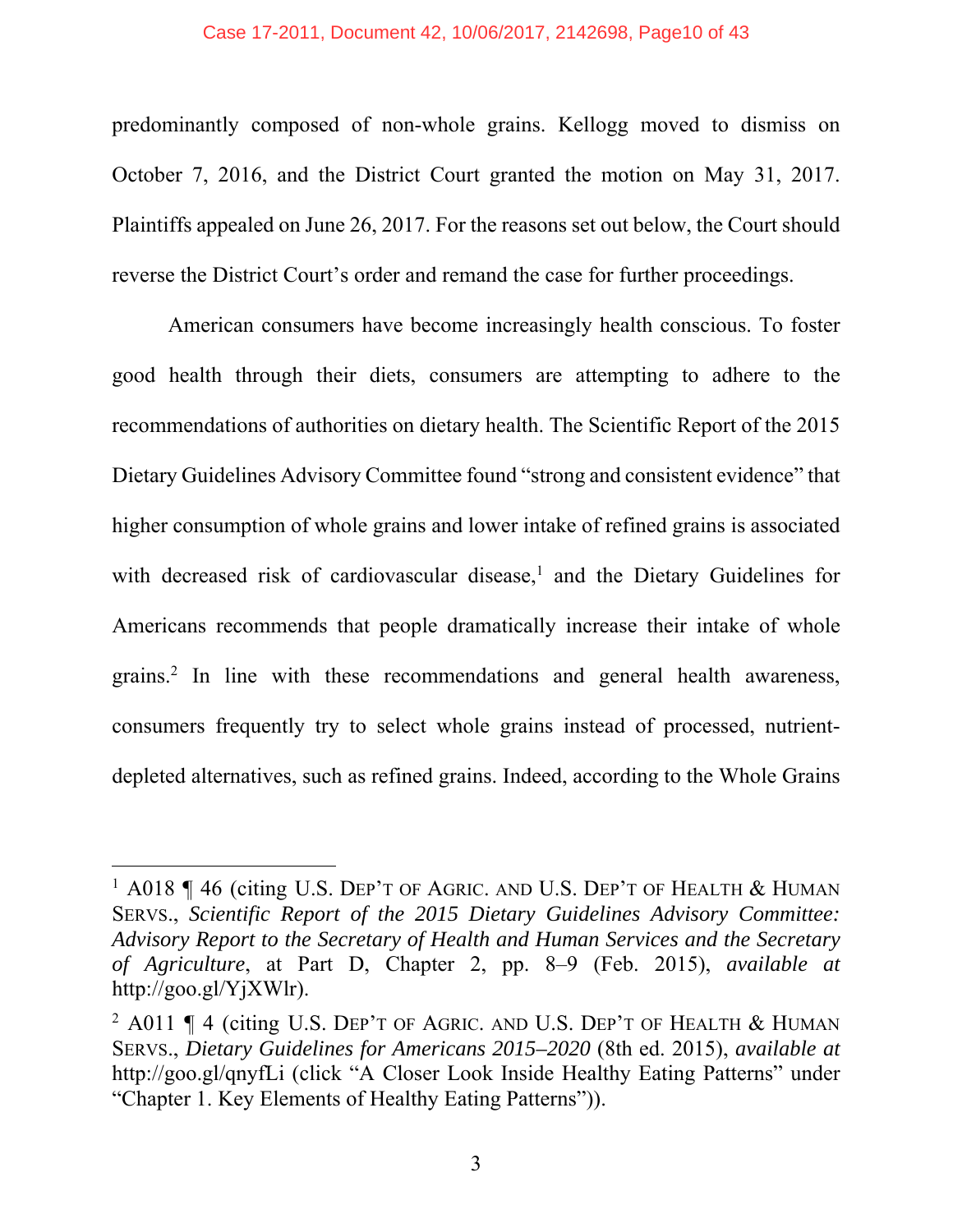Council, a 2015 survey found that 64% of Americans claimed to have increased their whole grain consumption in the preceding five years.<sup>3</sup> According to the same survey, the percentage of Americans who report that they now "nearly always" choose whole grains over non-whole grains increased over 700% in the last five years.4

Kellogg has endeavored to capitalize on these consumer trends by introducing into the American market "WHOLE GRAIN" and "MADE WITH WHOLE GRAIN" varieties of its "Cheez-It" brand baked crackers. To attract health-aware American consumers to the product, it emblazons the words "WHOLE GRAIN" or "MADE WITH WHOLE GRAIN" in large letters in a central location on the front of the box. A019 ¶ 50, Illustration 1. Indeed, the "WHOLE GRAIN" text is the second-largest set of words on the front label.

The Federal Trade Commission ("FTC") has found that reasonable consumers are likely to perceive "whole grain" claims to mean a product is 100% or nearly  $100\%$  whole grain.<sup>5</sup>

-

<sup>3</sup> A018 ¶ 47 (citing Eric Schroeder, *Survey Shows Spike in Whole Grains Consumption*, FOOD BUS. NEWS, Aug. 31, 2015, *available at* http://goo.gl/BRupWU).

 $4$  *Id.* at  $\P$  48.

 $5$  A019 ¶ 49 (citing Comments of the Staff of the Bureau of Consumer Protection, the Bureau of Economics, and the Office of Policy Planning of the Federal Trade Commission, *In the Matter of Draft Guidance for Industry and FDA Staff: Whole Grains Label Statements*, Docket No. 2006-0066, at 13 (Apr. 18, 2006) ("FTC Staff Comments")).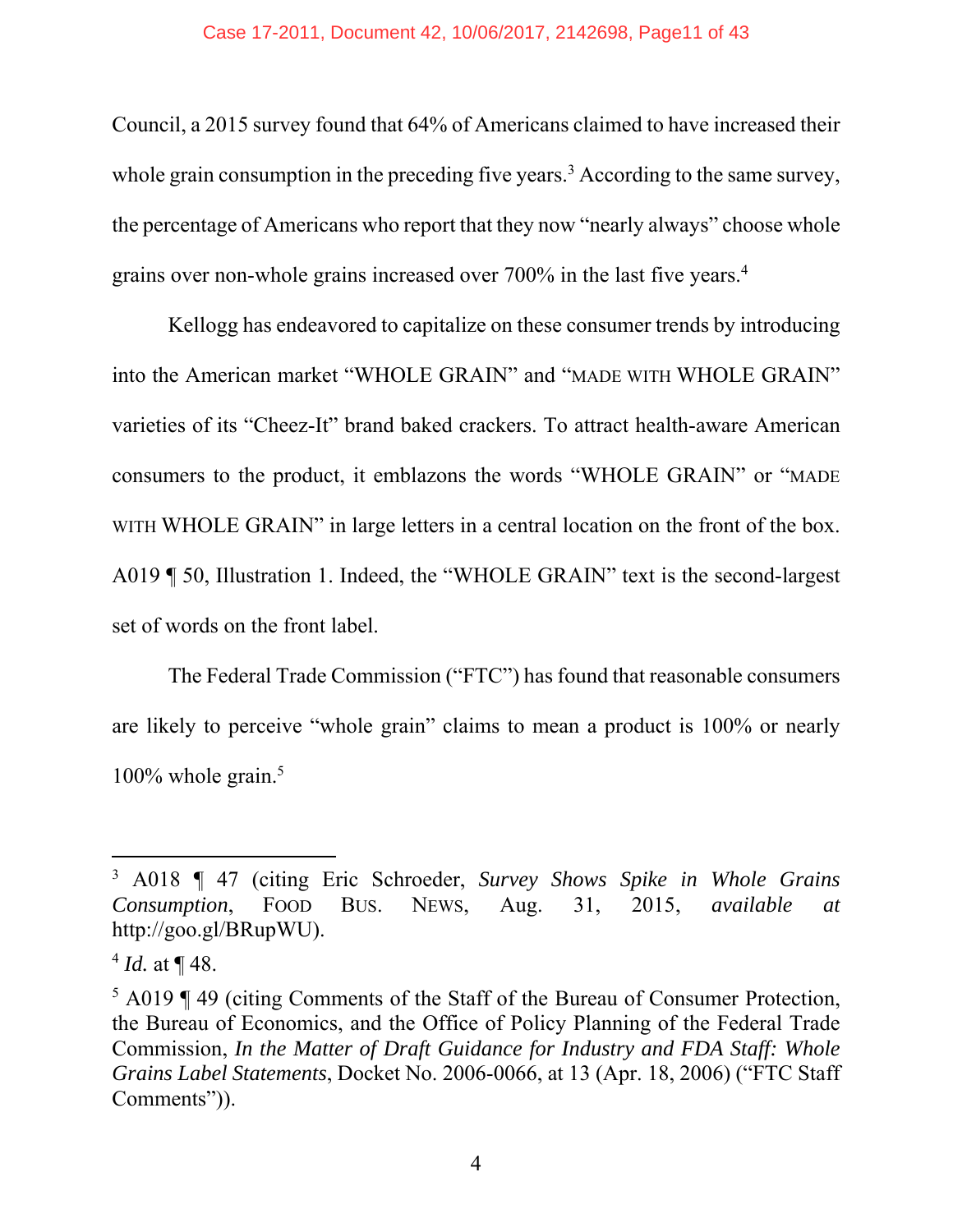Unfortunately for American consumers, however, Kellogg has engaged in a bait and switch. Despite the product label's prominent, central "WHOLE GRAIN" representation, the grain in so-called "WHOLE GRAIN" or "MADE WITH WHOLE GRAIN" Cheez-It crackers is not whole-grain. Rather, the grain is primarily nutrient-depleted, highly processed refined grain. Indeed, despite the expectation Kellogg has created by naming the product variety "WHOLE GRAIN" or "MADE WITH WHOLE GRAIN" Cheez-It, whole grain actually makes up only a minor percentage of the product. And, nothing on the front label alerts consumers to this fact. This is a consumer deception that is significant to consumers and to public health. As such, Plaintiffs bring this action to stop Kellogg's deceptive practice and to seek monetary relief under the consumer protection laws of their respective states.

#### **I. Factual Background**

Kellogg manufactures, markets, and sells "WHOLE GRAIN" Cheez-It baked crackers through major retail stores nationwide. A011 ¶ 1. Kellogg conspicuously labels the product as "WHOLE GRAIN" or "MADE WITH WHOLE GRAIN" on the front of the box, as the following images show: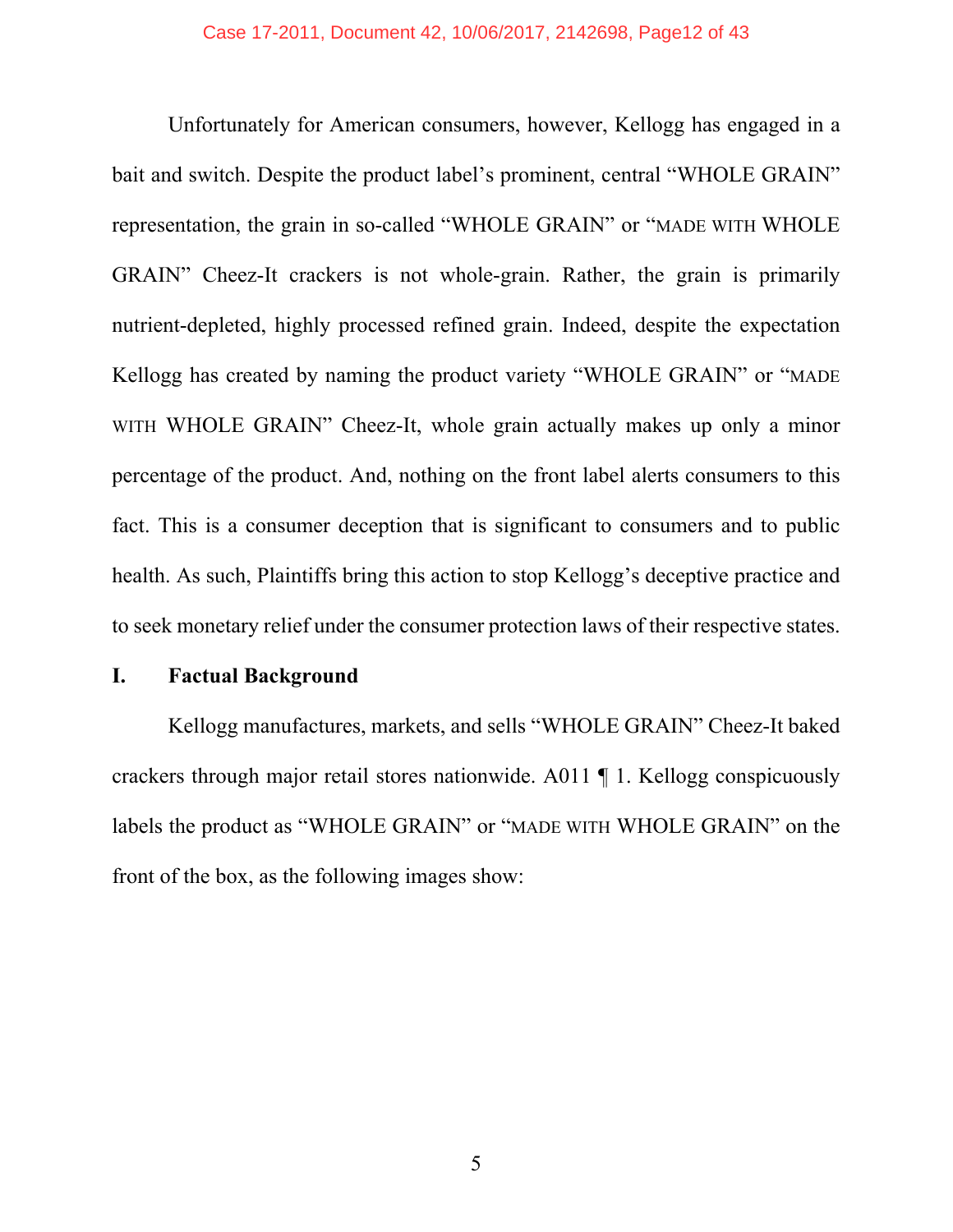

A011 ¶ 2; A019 ¶ 50, Illustration 1; A042; A045. Kellogg's "WHOLE GRAIN" and "MADE WITH WHOLE GRAIN" claims create the reasonable expectation that the grain in the product is predominantly or entirely whole grain. A012 ¶ 6; A019 ¶ 49. Indeed, other similar products that use the representation "whole grain" are predominantly or 100% whole grain, including Nabisco Wheat Thins Whole Grain, Nabisco Triscuit crackers, and Pepperidge Farm Goldfish "Baked With Whole Grain." A012 ¶ 7.

 Consumers are increasingly seeking out whole grain products, A018 ¶¶ 47– 48, for good reason. Whole grains are nutritionally superior to non-whole grains. A017–18 ¶¶ 43–46. Whole grains are grains that include the entire grain seed—its endosperm, bran, and germ. A017 ¶ 43. The bran and germ of a grain seed contain important nutrients, including dietary fiber, iron, zinc, folate, magnesium, thiamin,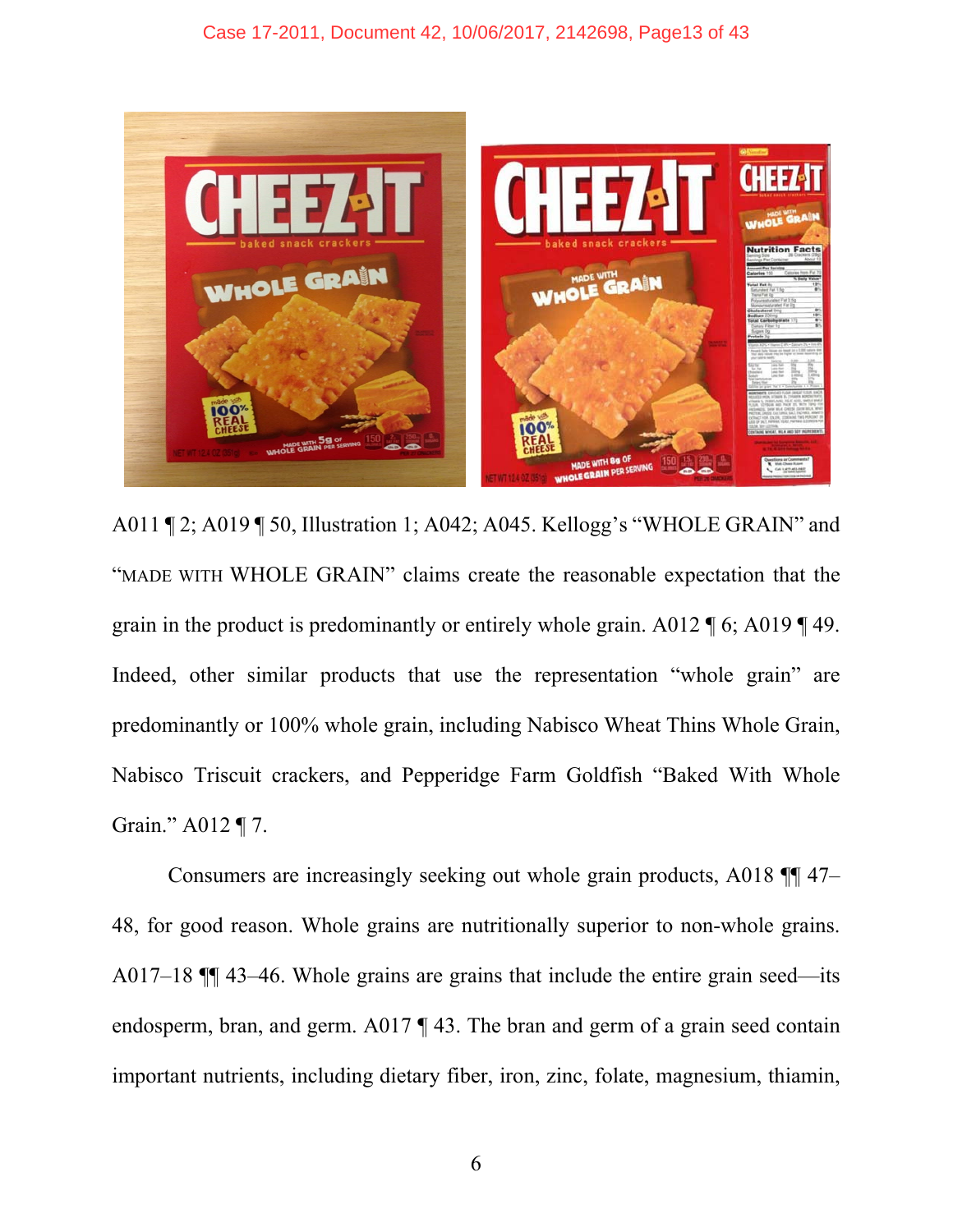#### Case 17-2011, Document 42, 10/06/2017, 2142698, Page14 of 43

niacin, selenium, riboflavin, manganese, copper, vitamin E, and vitamin B6. A017 ¶ 44. By contrast, non-whole grains or refined grains have been processed to remove the bran and germ, thereby removing the dietary fiber and most other nutrients. *Id.* Most refined grains are "enriched," a term that the Food and Drug Administration ("FDA") allows on labels if a manufacturer adds back iron and some of the previously removed B vitamins (thiamin, riboflavin, niacin, and folic acid). A017 ¶ 45. However, other nutrients, including zinc, magnesium, selenium, manganese, copper, vitamin E, and vitamin B6, are not added back in. Furthermore, the fiber removed is not replaced. A017–18 ¶ 45.

 Kellogg's "WHOLE GRAIN" and "MADE WITH WHOLE GRAIN" claims are false and misleading because the primary ingredient in Cheez-It "WHOLE GRAIN" crackers is not whole grain, but rather refined grain (listed as enriched white flour on the ingredient panel). A011  $\P$  3. As with other refined grains, A017–18  $\P$  $\P$  44–45, enriched white flour is white flour that has been stripped of the bran and germ (which are high in fiber, vitamins, minerals, antioxidants, and other plant constituents), so only the endosperm (which is mostly starch) remains, A011 ¶ 3. Despite Kellogg's "WHOLE GRAIN" and "MADE WITH WHOLE GRAIN" claims, whole grain is actually the third ingredient in the product, after enriched white flour and "soybean and palm oil with TBHQ for freshness." A020 ¶ 52.6

 $\overline{a}$ 

<sup>&</sup>lt;sup>6</sup> In some more recent instances, whole grain is the second ingredient on the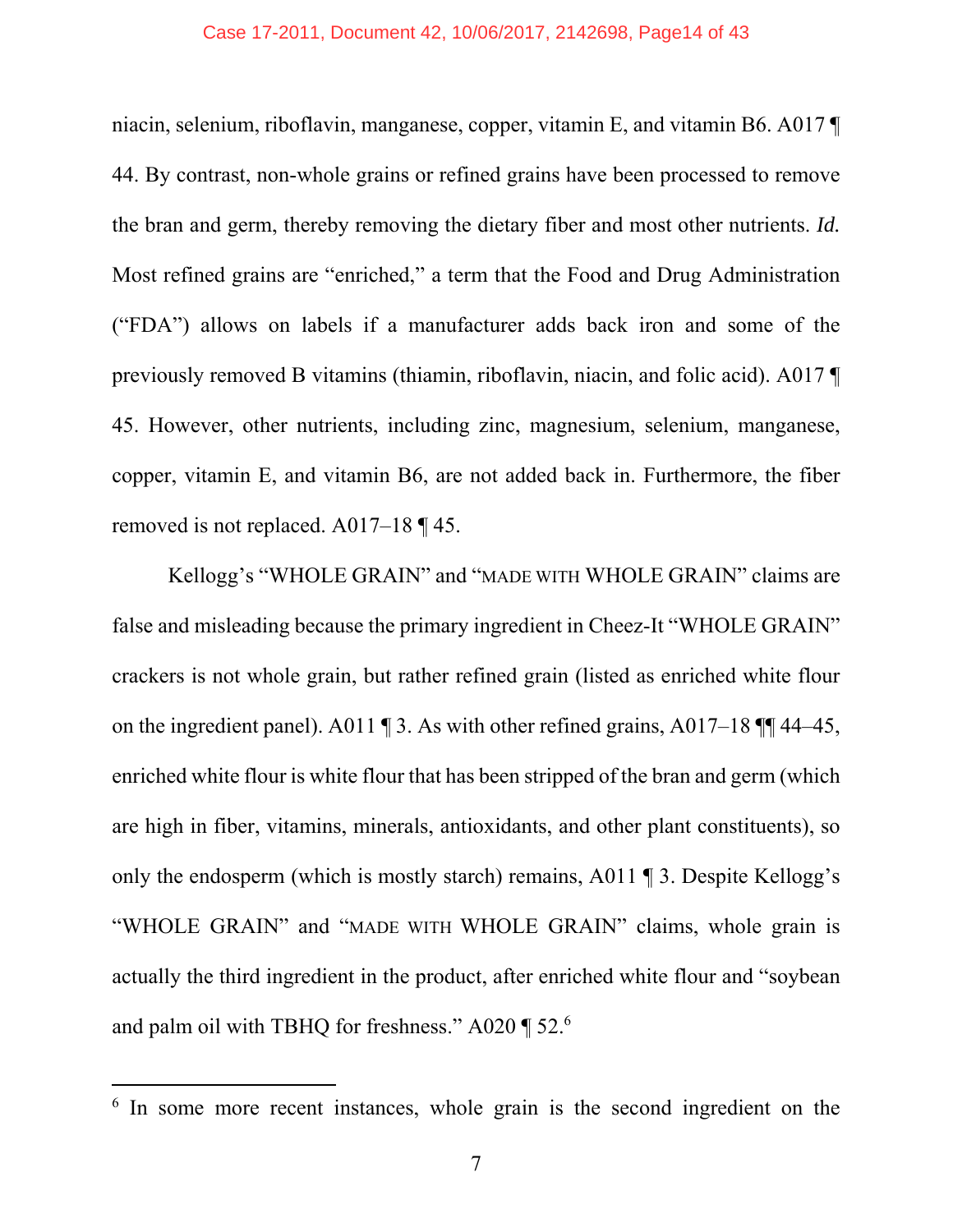In small print on the front of the box, Kellogg states that the Cheez-It "WHOLE GRAIN" and "MADE WITH WHOLE GRAIN" products contain five, or sometimes eight, grams of whole grain per serving. A020 ¶ 53. However, as Plaintiffs allege, "[n]othing else on the box provides any context for how much 5 or 8 grams of whole grain is, in relationship to the much larger amount of refined grain." *Id.* In other words, the disclosure of the amount of grams of whole grain does nothing to dispel a consumer's belief that the grains in the product are predominately, if not exclusively, whole grain.

 Plaintiffs are residents of New York and California. A012 ¶ 10; A013 ¶ 18; A014 ¶ 28. Plaintiffs each read Kellogg's representation that the products were "WHOLE GRAIN" and, in reliance thereon, purchased the products at a premium price. A012–13 ¶¶ 11–16; A013–14 ¶¶ 19–26; A015 ¶¶ 29–34. Plaintiffs each would purchase the products again in the future if the labels were truthful and not misleading, but they currently cannot be confident that the labeling is, and will be, truthful and non-misleading. A013 ¶ 17; A014 ¶ 27; A015 ¶ 35.

Plaintiffs bring claims against Kellogg on behalf of the following proposed classes: a nationwide class seeking only injunctive relief, a nationwide class pursuing all remedies, a New York subclass, and a California subclass. A022–25 ¶¶

-

ingredient list, after the non-whole grain. A020 ¶ 52.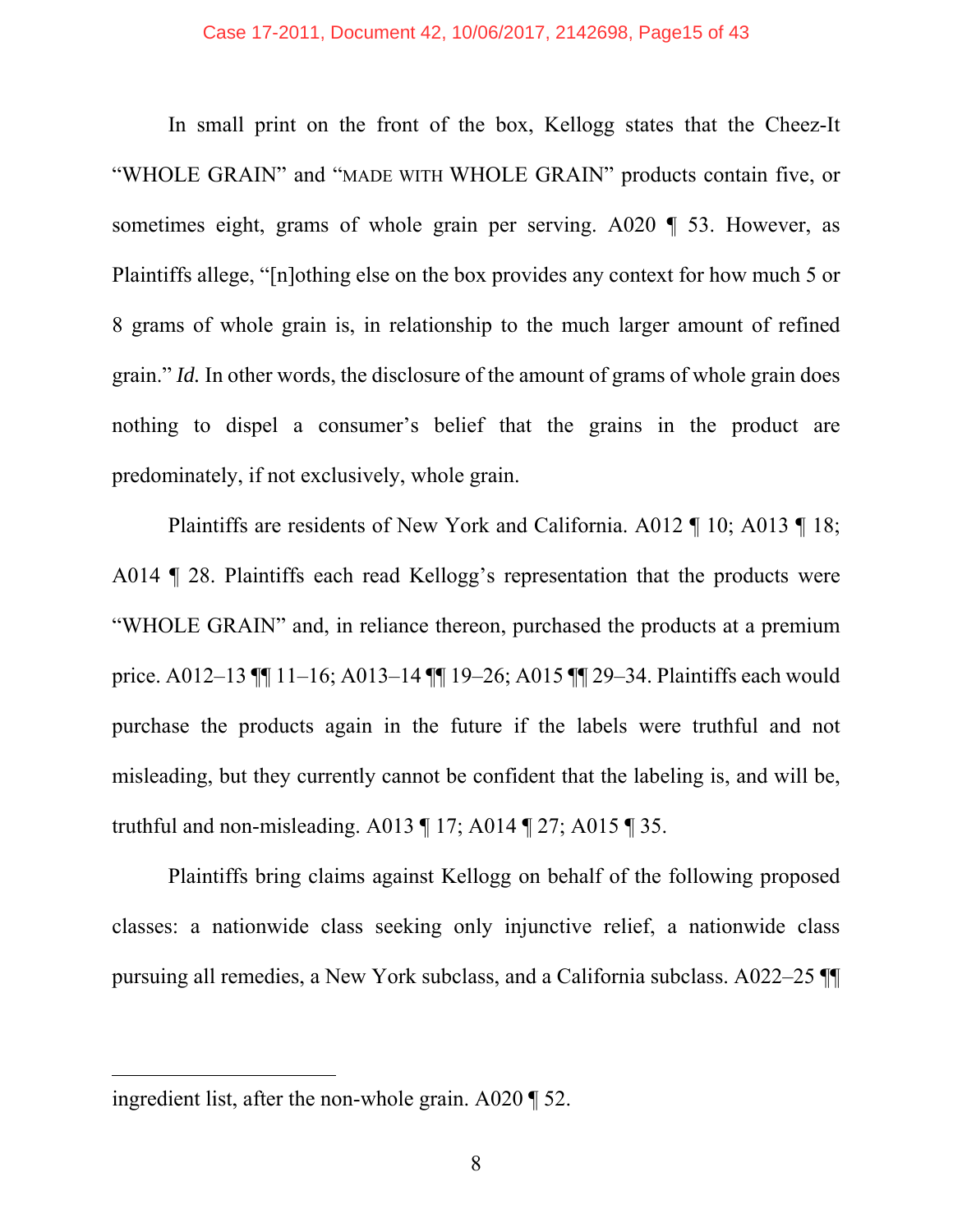66–81. Plaintiff Mantikas asserts claims on behalf of the New York subclass for violation of New York General Business Law sections 349 and 350, and Plaintiffs Burns and Castle assert claims on behalf of the California subclass for violation of the unlawful prong of California's Unfair Competition Law, CAL. BUS. & PROF. CODE § 17200 *et seq.* ("UCL"); the unfair and fraudulent conduct prongs of the UCL; California's False Advertising Law, CAL. BUS. & PROF. CODE § 17500 *et seq.* ("FAL"); and California's Consumers Legal Remedies Act, CAL. CIV. CODE § 1750 *et seq.* ("CLRA"). A027–35  $\P$  90–141.

## **II. Procedural History**

## **A. Plaintiffs Filed Their Complaint and Kellogg Moved to Dismiss**

Plaintiffs filed their Class Action Complaint against Kellogg in the U.S. District Court for the Eastern District of New York on May 19, 2016. A004 (ECF No. 1); A009–37. On June 6, 2016, Kellogg waived service of the summons. A005 (ECF No. 6).

 On August 5, 2016, pursuant to Rule 4.B of Judge Feuerstein's Individual Rules, Kellogg served on Plaintiffs, but did not file, a motion to dismiss the Complaint. *See* A006 (ECF No. 11). On September 16, 2016, Plaintiffs served on Kellogg, but did not file, their opposition to the motion. *See* A006 (ECF No. 14). On October 7, 2016, Kellogg filed the fully briefed motion to dismiss, including its reply brief. A006 (ECF No. 17).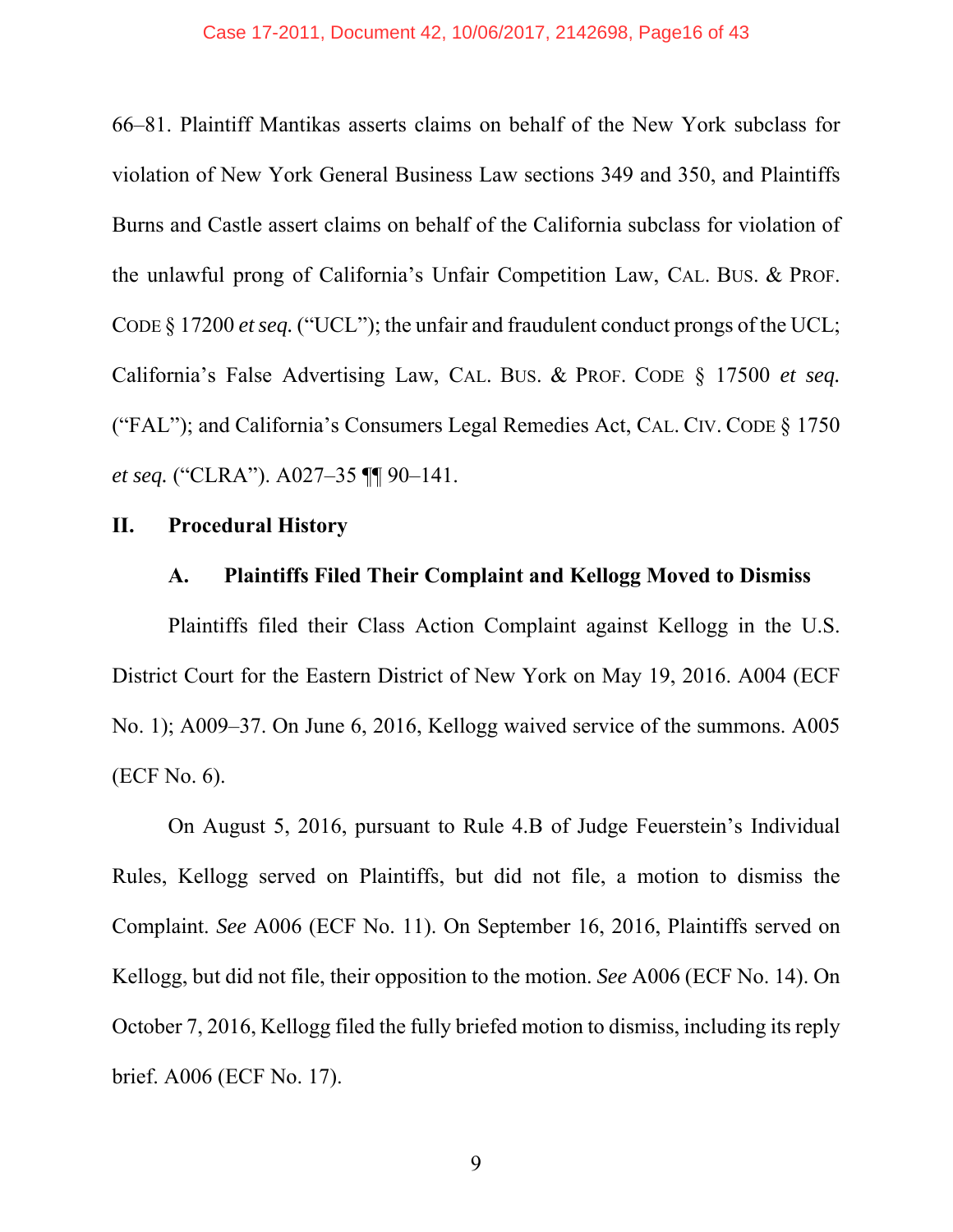# **B. The District Court Granted Kellogg's Motion to Dismiss, and Plaintiffs Appealed**

On May 31, 2017, the District Court entered an Opinion and Order granting Kellogg's motion to dismiss Plaintiffs' Complaint in its entirety, with leave to amend within 30 days. A007 (ECF No. 26); A043–60. Plaintiffs filed a Notice of Appeal on June 26, 2016, disclaiming any intent to file an amended pleading in response to the District Court's Opinion and Order. A008 (ECF No. 28); A061–63. The Clerk of Court entered the Notice of Appeal as a Notice of Interlocutory Appeal on June 28, 2017. A008. On July 11, 2017, the District Court closed the case and directed the Clerk to enter Judgment, *id.*, and the Clerk did so on August 21, 2017, *id.* (ECF No. 30); A067–68. On September 9, 2017, the Clerk re-entered the Notice of Interlocutory Appeal as a Notice of Appeal. A008.

 In its Opinion and Order granting Kellogg's motion to dismiss, the District Court dismissed Plaintiffs' claims under New York and California consumer protection laws on the ground that "the phrases 'WHOLE GRAIN' and 'MADE WITH WHOLE GRAIN,' when considered in the entire context of the [Cheez-It] Crackers' packaging, would neither mislead nor deceive a reasonable consumer." A050; *see also* A054. The District Court held that "the Crackers' packaging in this action neither contained any affirmative misrepresentations nor incorrectly suggested that the Crackers contained certain ingredients." A053; *see also* A050– 51.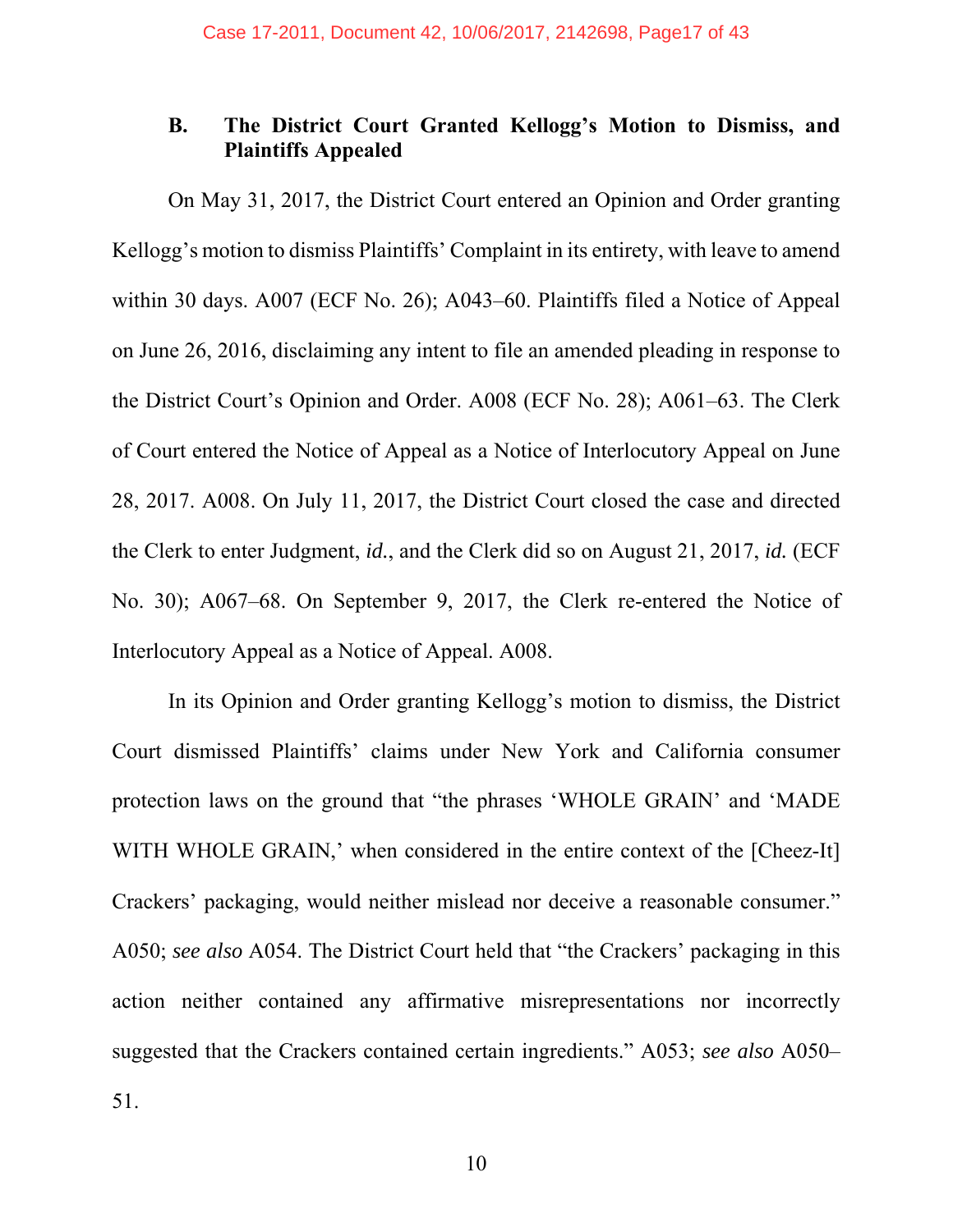According to the District Court, "the front of the [Cheez-It] Crackers' box contained factually truthful statements regarding the Crackers' ingredients and provided additional information regarding the exact amount of whole grain per serving," A053; specifically, "in addition to the factually accurate statement that the Crackers are 'MADE WITH WHOLE GRAIN,' the front of the packaging also states that the Crackers are either 'MADE WITH 5g OF WHOLE GRAIN PER SERVING' or 'MADE WITH 8g OF WHOLE GRAIN PER SERVING,'" A051. The District Court held that "no reasonable consumer would believe that the Crackers were *solely* composed of whole grain, as the front of the Product's box explicitly stated otherwise," A054; that the reasonable consumer need not refer to the ingredient list to learn the true content of the product because the front of the box only identified ingredients that were actually in the product and "provided an explicit, factually accurate statement regarding the amount of whole grain in each serving," *id.*; and that the Cheez-It product label does not suggest that the products "are predominantly whole grain," A051. Without addressing Plaintiffs' allegation that "[n]othing else on the box provides any context for how much 5 or 8 grams of whole grain is, in relationship to the much larger amount of refined grain," A020  $\P$ 53, the District Court held that "a reasonable consumer would not be misled by a product's packaging that states the exact amount of the ingredient in question," A051.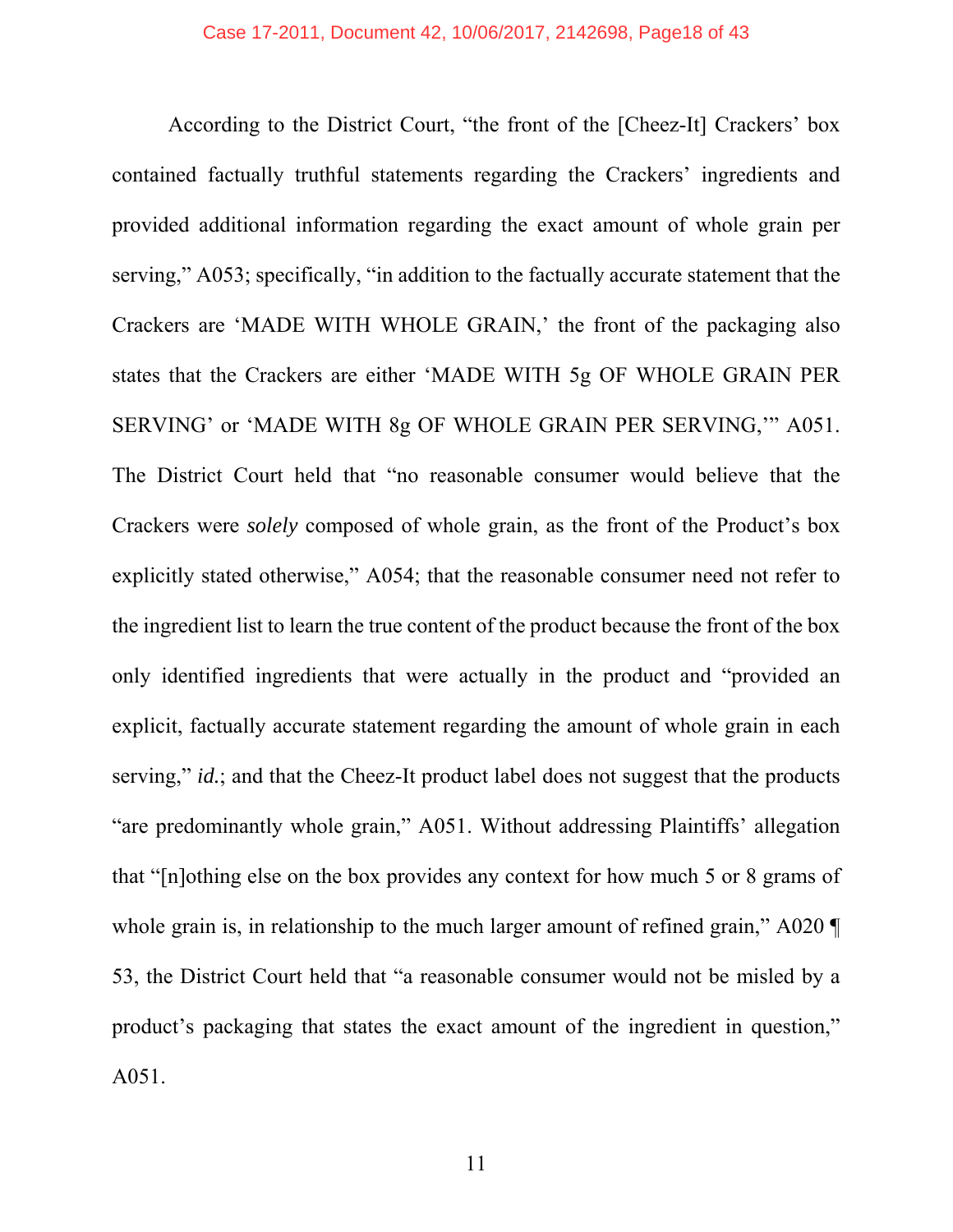The District Court also dismissed Plaintiffs' claim for injunctive relief for lack of standing. A060. The court held that "[a]s Plaintiffs have failed to demonstrate that the Crackers' packaging was deceptive, they are unable to demonstrate that they have suffered an injury in fact," one of the elements of standing. The District Court thus held that Plaintiffs are not entitled to injunctive relief solely because they failed to show deception. *Id.*<sup>7</sup>

#### **SUMMARY OF ARGUMENT**

 The District Court's decision is the product of clear errors of law. The "reasonable consumer" test for misleading advertising is a highly fact and context dependent inquiry that is reserved for the factfinder in all but situations that are "rare," and, under the *Twombly*/*Iqbal* standard, where it would not be "plausible" to prove deception. Yet the District Court substituted itself for the factfinder and disregarded the alleged context of Defendant's "WHOLE GRAIN" and "MADE WITH WHOLE GRAIN" representations. Importantly, the federal agency charged with protecting American consumers from misleading advertising, the FTC, has *expressly* stated that consumers are *likely* to perceive such whole grain claims to mean that a product is 100% or nearly 100% whole grain. A019 ¶ 49. The FTC also found that disclosing the number of grams in a serving is not sufficient qualification to dispel

 $\overline{a}$ 

<sup>&</sup>lt;sup>7</sup> The District Court did not address Kellogg's argument that federal law preempts Plaintiffs' claims. A054 n.2.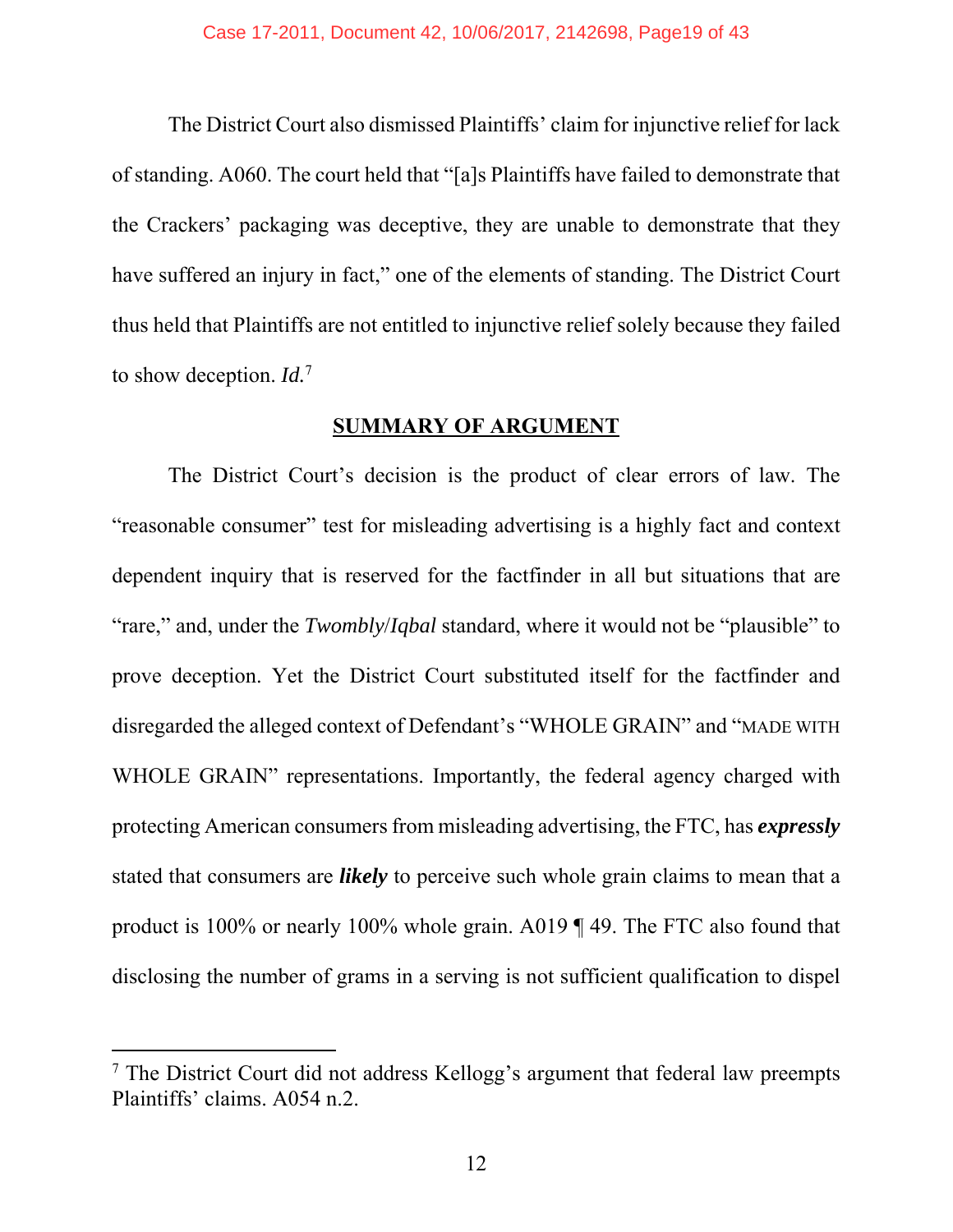the misleading nature of the claim. At least at the motion to dismiss stage, in addition to accepting as true the plaintiffs' own allegations, courts should accord deference to the expertise of the FTC. Accordingly, the District Court erred in concluding as a matter of law that it is not plausible for consumers to expect that a product labeled "WHOLE GRAIN" or "MADE WITH WHOLE GRAIN" contains only or mostly whole grain.

#### **ARGUMENT**

#### **I. Standard of Review**

This Court reviews the granting of a motion to dismiss on the pleadings *de novo*, accepting the complaint's factual allegations as true, and drawing all inferences in favor of the plaintiff*. See Operating Local 649 Annuity Trust Fund v. Smith Barney Fund Mgmt. LLC*, 595 F.3d 86, 91 (2d Cir. 2010); *Karedes v. Ackerley Group, Inc.*, 423 F.3d 107, 113 (2d Cir. 2005). A motion to dismiss should be denied where the complaint contains "sufficient factual matter, accepted as true, to 'state a claim to relief that is plausible on its face.'" *Ashcroft v. Iqbal*, 556 U.S. 662, 678 (2009) (quoting *Bell Atl. Corp. v. Twombly*, 550 U.S. 544, 570 (2007)). A claim is considered plausible on its face "when the plaintiff pleads factual content that allows the court to draw the reasonable inference that the defendant is liable for the misconduct alleged." *Id.* Moreover, plausibility does *not* require probability. "[A] well-pleaded complaint may proceed even if it strikes a savvy judge that actual proof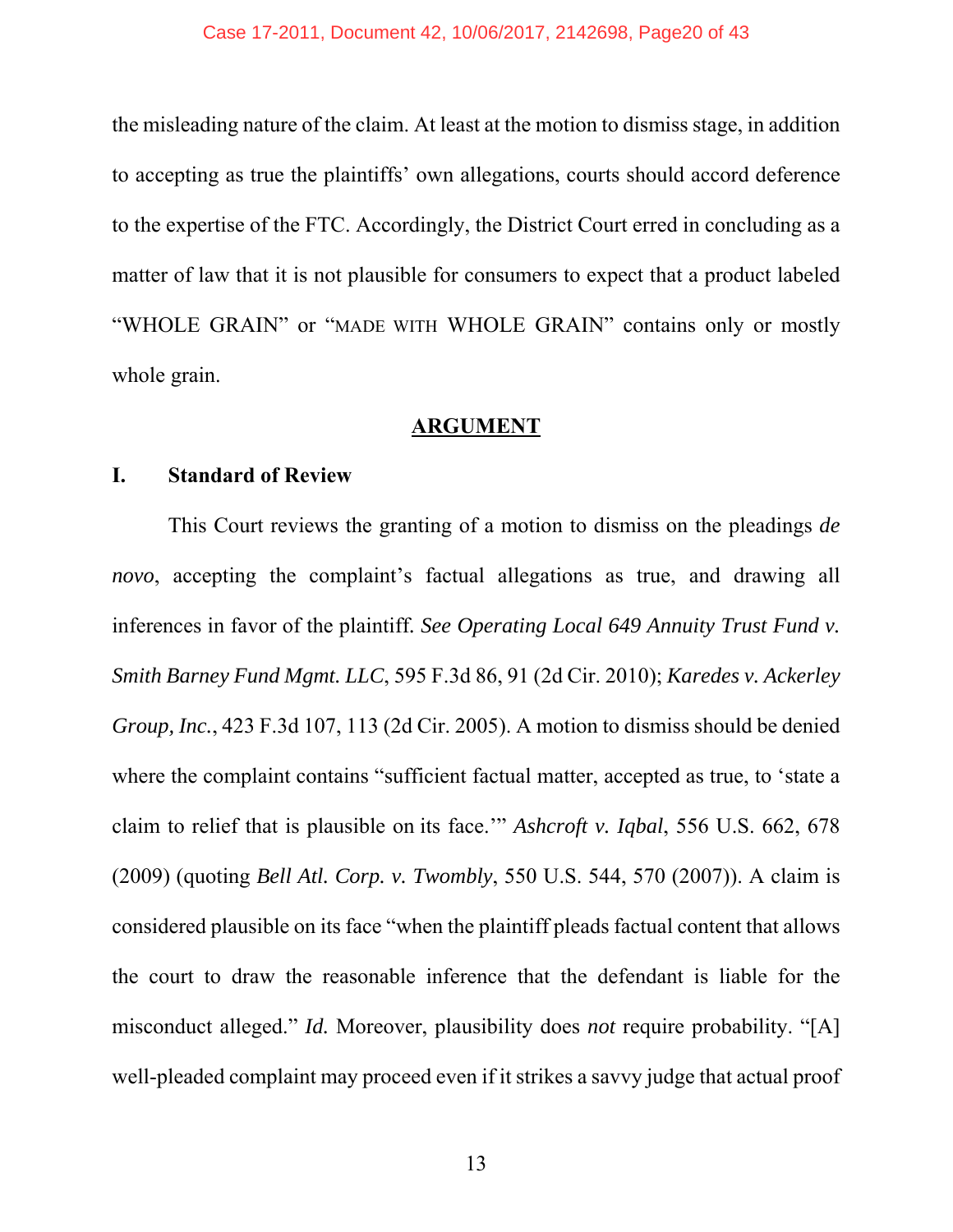#### Case 17-2011, Document 42, 10/06/2017, 2142698, Page21 of 43

of those facts is improbable, and that a recovery is very remote and unlikely." *Twombly*, 550 U.S. at 556.

 Because the ultimate question of whether a retail product label is misleading to a reasonable consumer is one for the factfinder, courts are properly skeptical of motions to dismiss such cases on the pleadings. Dismissal is only appropriate where "the advertisement itself made it *impossible* for the plaintiff to prove that a reasonable consumer was likely to be deceived." *Williams v. Gerber Prods. Co.*, 552 F.3d 934, 939 (9th Cir. 2008) (emphasis added). Such situations are "rare," and, indeed, anomalous where the federal agency with relevant expertise has issued guidance supportive of the claim. *Id*.; *see also Segedie v. Hain Celestial Grp., Inc.*, No. 14 Civ. 5029 (NSR), 2015 WL 2168374, at \*11 (S.D.N.Y. May 7, 2015) (only in "rare situations" may a court determine, as a matter of law, that the alleged violations of consumer protection laws are "simply not plausible").

# **II. The District Court Made an Error of Law by Misapplying the Reasonable Consumer Standard Used to Gauge Whether an Advertisement Is Likely to Deceive**

 False advertising claims are evaluated from the vantage point of a reasonable consumer in both California and New York. *Williams*, 552 F.3d at 938 (California claims); *Ackerman v. Coca-Cola Co.*, No. 09 Civ. 395 (JG) (RML), 2010 WL 2925955 (E.D.N.Y. Jul**y** 21, 2010) (New York and California claims). Under the test, a plaintiff must show that acts are materially deceptive or misleading "to a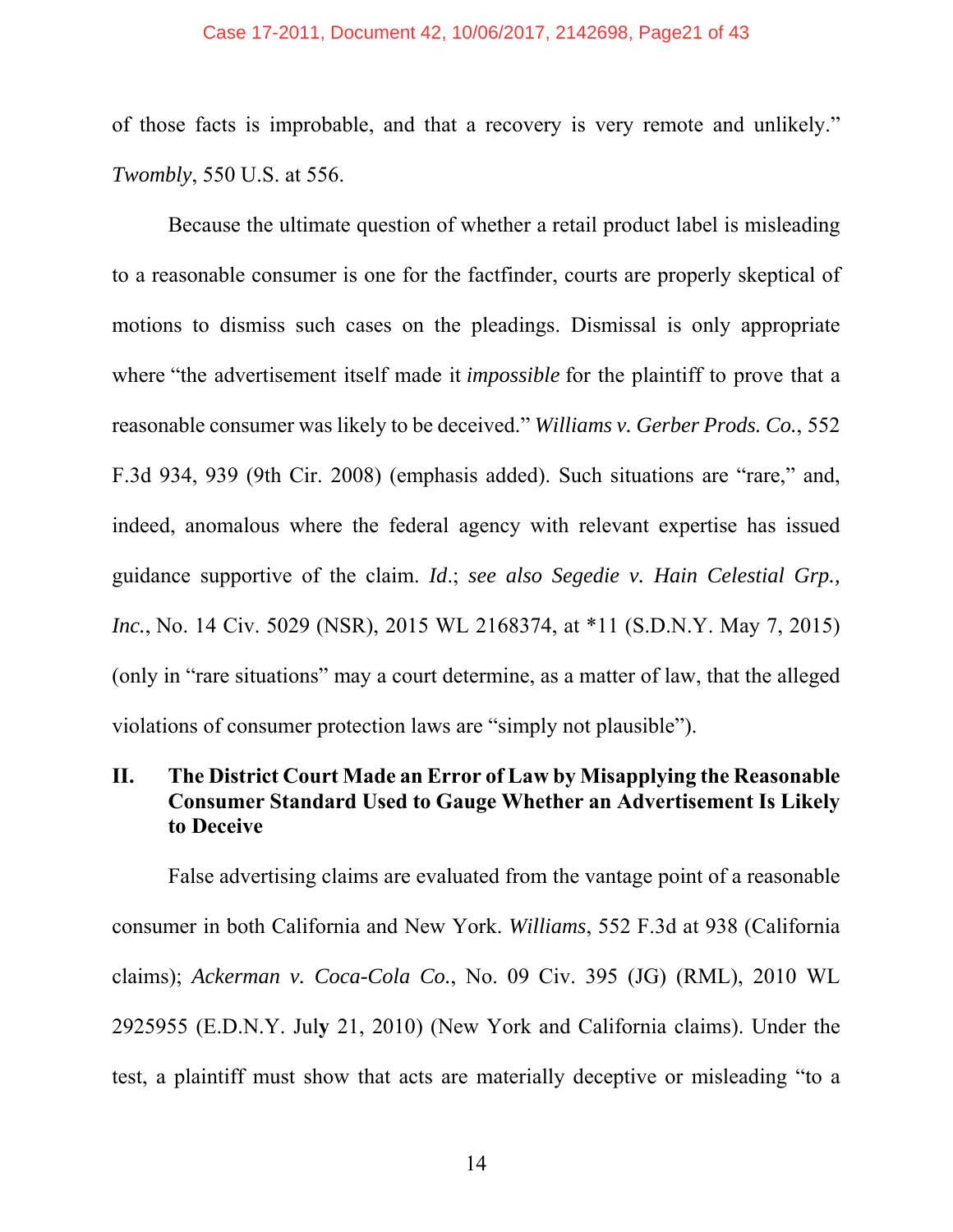reasonable consumer acting reasonably under the circumstances." *Goldemberg v. Johnson & Johnson Consumer Cos.*, 8 F. Supp. 3d 467, 478 (S.D.N.Y. 2014) (quoting *Oswego Laborers' Local 214 Pension Fund v. Marine Midland Bank, N.A.*, 647 N.E.2d 741, 745 (N.Y. 1995)). The issue is not what a consumer might ascertain by reading all the fine print on a label or investigating facts by other means, but "what a person of ordinary intelligence would imply." *Lavie v. Procter & Gamble Co.*, 105 Cal. App. 4th 496, 505 (2003) (internal quotation marks and brackets omitted) (quoting *California State Bd. of Funeral Directors & Embalmers v. Mortuary in Westminster Mem'l Park*, 271 Cal. App. 2d 638, 642 (1969)). Put another way, a consumer is not required to ferret out the truth within misleading claims. *Williams*, 552 F.3d at 939. Indeed, "a reasonable consumer may be unwary or trusting." *Lavie*, 105 Cal. App. 4th at 506.

 Here, the District Court based its decision to grant the motion to dismiss on its *own* review of the two different versions of the Cheez-It Whole Grain packages at issue, one stating "WHOLE GRAIN" and the other stating "MADE WITH WHOLE GRAIN." A049–54. Based on its review, the District Court concluded that this case was the "rare" situation where "a court may determine, as a matter of law, that the alleged violations of the consumer protection laws are simply not plausible." A050 (brackets omitted) (quoting *Segedie*, 2015 WL 2168374, at \*11). In so concluding, the District Court made several reversible errors.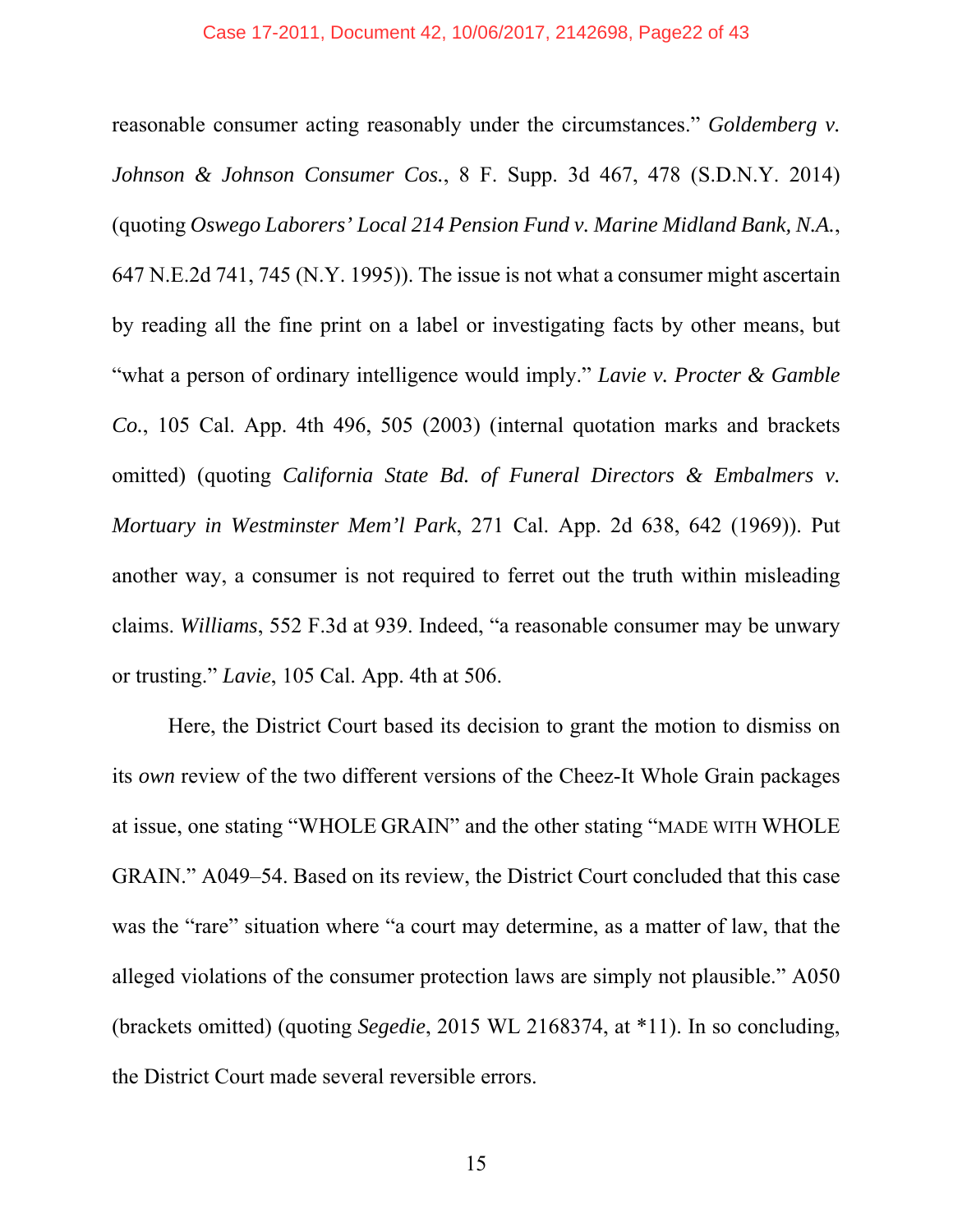# **A. The "WHOLE GRAIN" and "MADE WITH WHOLE GRAIN" Labels Are Actionable**

As set forth in the Complaint, during the class period, Kellogg sold Cheez-It Whole Grain using two different boxes. Kellogg labels these products as either "WHOLE GRAIN" or "MADE WITH WHOLE GRAIN." *See* A011 ¶ 2; A045. These boxes also respectively state in small print, at the bottom margin of the package, "MADE WITH 5G OF WHOLE GRAIN PER SERVING" or "MADE WITH 8G OF WHOLE GRAIN PER SERVING" (together, "Grams of Whole Grain Claims"). *See* A045. In determining that, as a matter of law, a reasonable consumer could not be misled by either of the Cheez-It Whole Grain packages, the District Court put great stock in the fact that the labels make factually accurate statements in that the Cheez-It Whole Grain crackers contain some amount of whole grain and disclose on the front of the package the amount of whole grain in grams (in comparatively inconspicuous font). *See* A051–52 ("As the Product's packaging truthfully states that the Crackers are made with whole grain, and specifies the exact amount of whole grain per serving, the Crackers' packaging would neither deceive nor mislead a reasonable consumer."). The District Court distinguished this case from *Williams* and *Ackerman*, stating: "Unlike the products at issue in *Williams* and *Ackerman*, the Crackers' packaging in this action neither contained any affirmative misrepresentations nor incorrectly suggested that the Crackers contained certain ingredients." A053.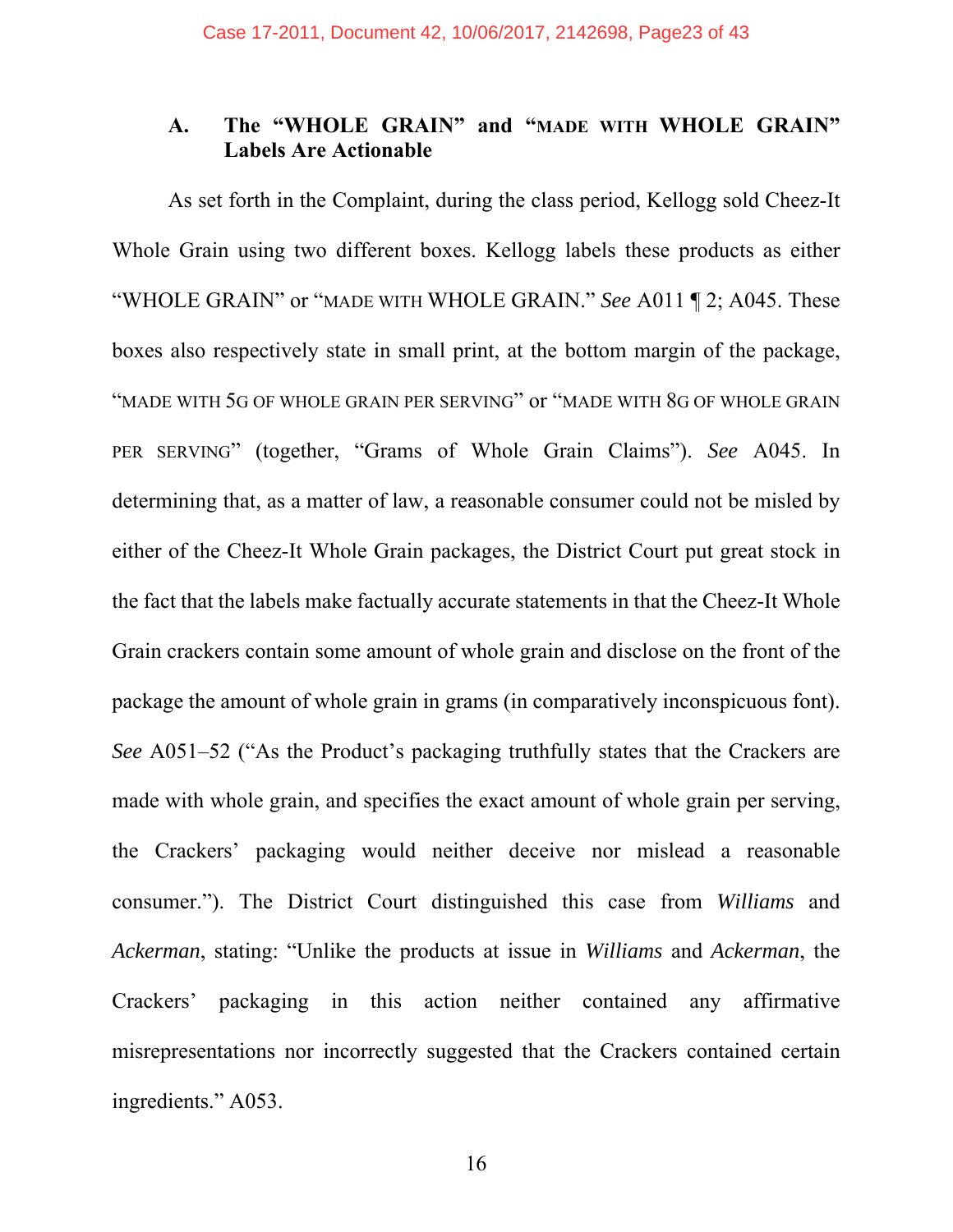# **1. Plaintiffs Alleged Affirmative Misrepresentation in Kellogg's Use of the "WHOLE GRAIN" (with No "MADE WITH" Qualifier) Version of Its Label**

As an initial matter, Plaintiffs alleged that the version of the packaging that makes unqualified use of the words "WHOLE GRAIN" (without the "MADE WITH" qualifier) makes an affirmative misrepresentation that the grain in Cheez-It Whole Grain is all or predominantly whole grain. A011 ¶ 3 ("Kellogg's 'WHOLE GRAIN' representation, however, is false and misleading, because the primary ingredient in Cheez-It Whole Grain crackers is enriched white flour."); A020 ¶ 52 ("Cheez-It Whole Grain crackers are not predominantly whole grain, as advertised."); A021 57 ("Plaintiffs read and relied on Kellogg's false and misleading labeling in purchasing Cheez-It Whole Grain crackers, including the representation that the crackers were 'WHOLE GRAIN.'").

Tellingly, Defendant never addressed this unqualified "WHOLE GRAIN" label, without the words "MADE WITH," in arguing that no reasonable consumer could be misled (as Plaintiffs were) to think that the grain in the product is whole grain. Instead, Defendant limited its arguments to the "MADE WITH WHOLE GRAIN" version of the label. *See, e.g.*, Mem. Supp. Def.'s Mot. Dismiss Compl. 1, ECF No. 17-1 ("The 2016 version of the packaging for the whole grain variety of Cheez-It states 'MADE WITH WHOLE GRAIN' — a factually true statement saying that one of the ingredients is whole grain."); *id.* at 3 ("Plaintiffs take issue with the 2016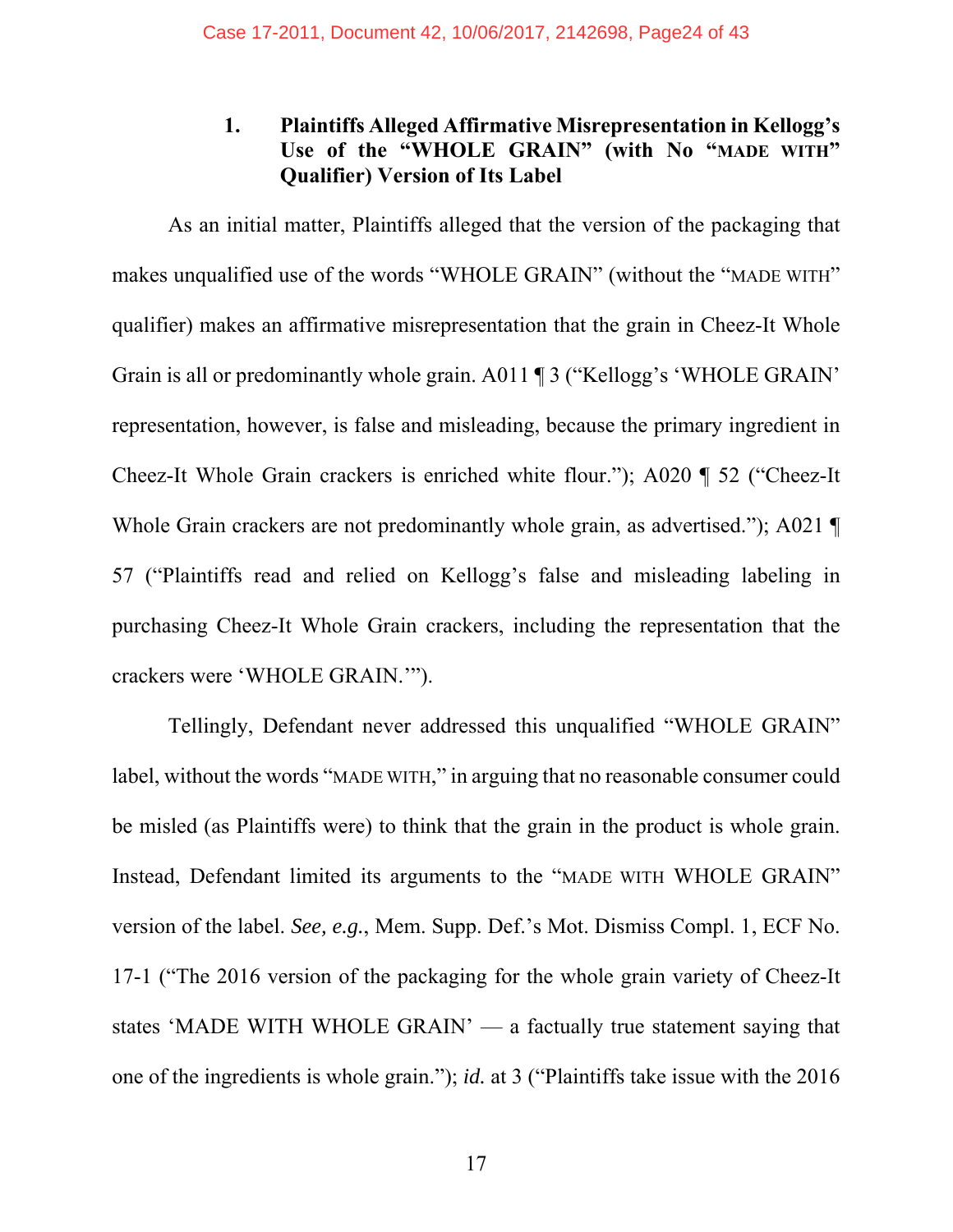#### Case 17-2011, Document 42, 10/06/2017, 2142698, Page25 of 43

version of the Cheez-It packaging which stated in the front of the box 'MADE WITH WHOLE GRAINS' along with a prominent statement 'MADE WITH 8g OF WHOLE GRAINS PER SERVING' below it."); *id.* at 7–8 (citing cases primarily featuring a "made with" claim); *see also* A038–42 (image of 2016 version of Cheez-It Whole Grain).

The District Court glossed over the distinction between the two different labels, "WHOLE GRAIN" versus "MADE WITH WHOLE GRAIN," and concluded that "the Product's packaging truthfully states that the Crackers are *made with whole grain* . . . ." A051 (emphasis added). The District Court thus addressed the standalone "WHOLE GRAIN" label claim *sua sponte*. However, this Court has held that, "though [a] district court has the power to dismiss a complaint *sua sponte* for failure to state a claim on which relief can be granted, it may not properly do so without giving the plaintiff an opportunity to be heard." *Thomas v. Scully*, 943 F.2d 259, 260 (2d Cir. 1991); *see also Grant v. County of Erie*, 542 F. App'x 21, 24 (2d Cir. 2013).

Of course, plastering the stand-alone words "WHOLE GRAIN" in extra-large font at the focal point of the label when the product contains significantly more refined grain than whole grain cannot be characterized as a "truthful" statement, and Plaintiffs have alleged that this is, in fact, "false and misleading." A011 ¶ 3. Thus, the District Court's legal analysis requiring an affirmative misrepresentation, even if it were not flawed, was misapplied to Plaintiffs' claims with respect to the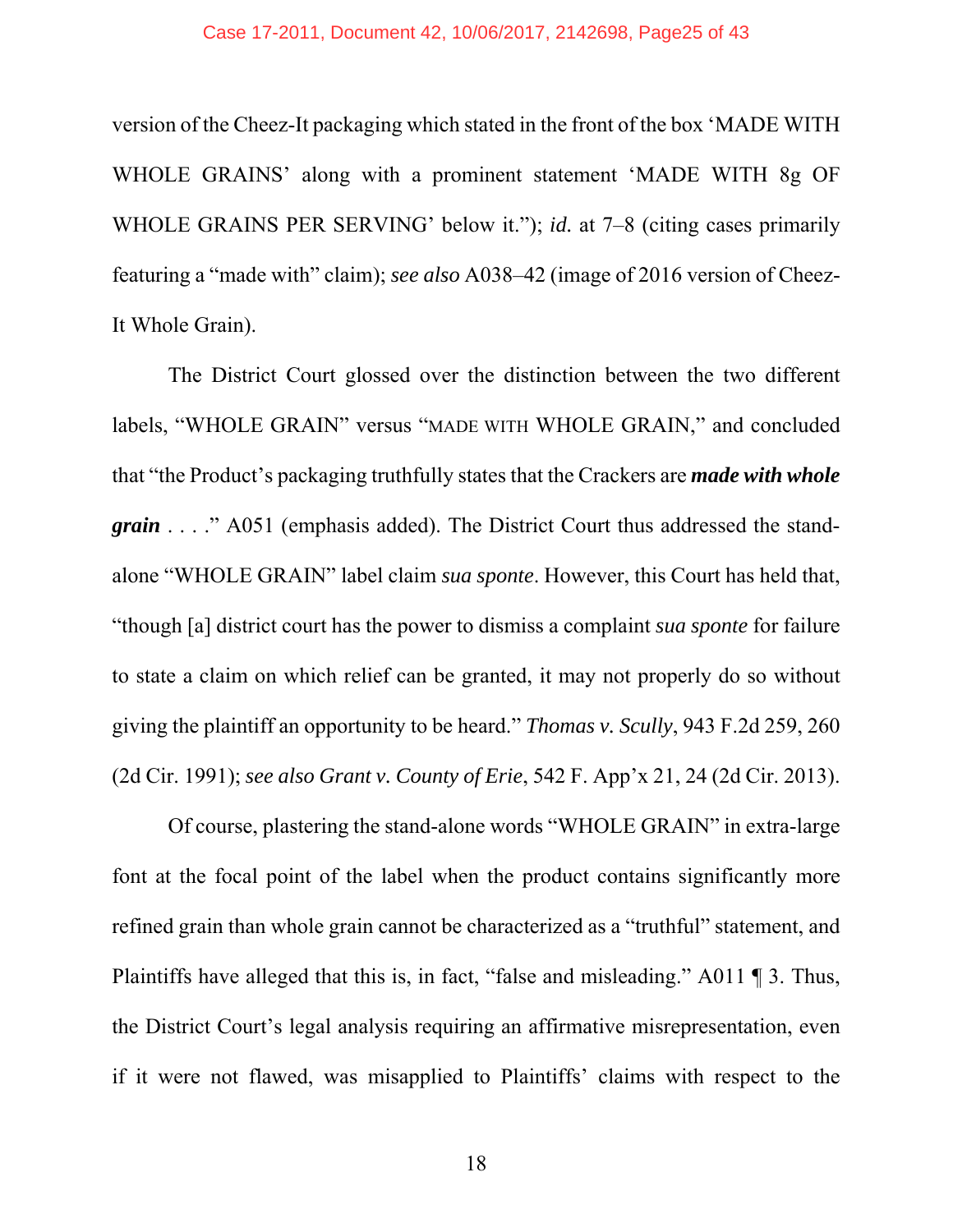unqualified "WHOLE GRAIN" label. However, as discussed below, the District Court erred in its application of the "reasonable consumer" standard by requiring a false—as opposed to a misleading—representation.

## **2. Even Technically Accurate Statements Are Actionable**

Courts have repeatedly held that representations need not be false to mislead a reasonable consumer and that even technically accurate statements are actionable under the consumer protection laws of California and New York. *See, e.g.*, *Williams*, 552 F.3d at 938 (consumer protection laws prohibit "not only advertising which is false, but also advertising which, although true, is either actually misleading or which has a capacity, likelihood or tendency to deceive or confuse the public" (internal quotation marks and brackets omitted)); *Atik v. Welch Foods, Inc.*, No. 15 Civ. 5405 (MKB) (VMS), 2016 WL 5678474, at \*10 (E.D.N.Y. Sept. 30, 2016) ("*Atik* Order") (the label "Made With REAL Fruit," while technically true, was still actionable because a "reasonable consumer could expect a fruit snack to contain a significant amount of fruit, especially where, as here, the packaging and labeling emphasize the presence of fruit in the Products"); *Ackerman*, 2010 WL 2925955, at \*1 ("vitaminwater" product name actionable even if product contains vitamins and water).

Contrary to the District Court's conclusions, neither *Williams* nor *Ackerman* suggest, let alone hold, that affirmative misrepresentations are required to state a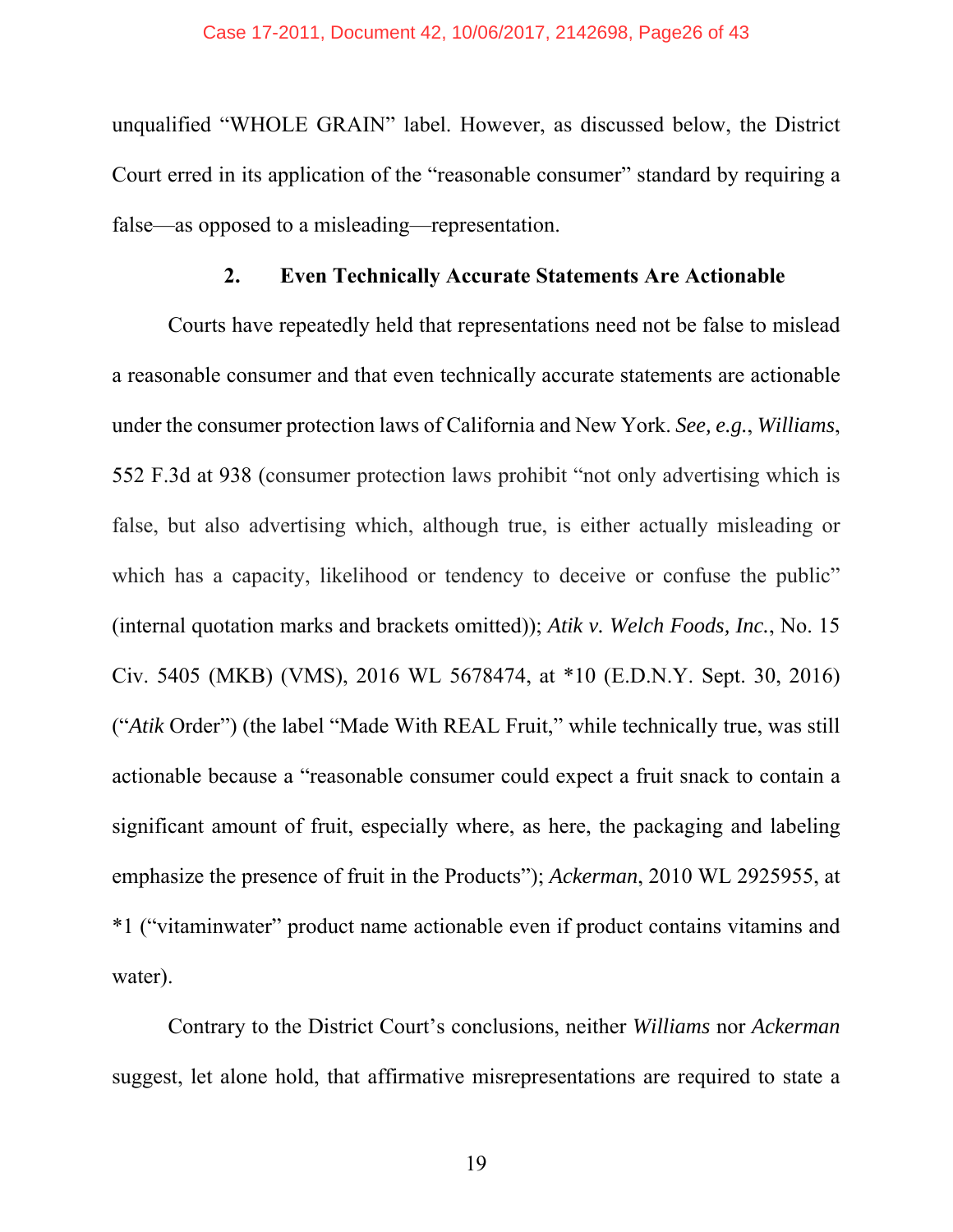claim. To the contrary, both cases focused on whether the labeling creates a *false impression*, not whether the labeling itself is false. Thus, in *Williams*, the Ninth Circuit found that the statement "made with 'fruit juice and other all natural ingredients'"—while technically true—"could easily be interpreted by consumers as a claim that **all** the ingredients in the product were natural" when they were not. *Williams*, 552 F.3d at 939 (emphasis added); *see also Atik* Order, 2016 WL 5678474, at \*9 n.10 ("[N]othing in *Williams* suggests that the court's decision hinged on the fact that the defendant made affirmative misrepresentations."). Similarly, *Ackerman* did not hinge on whether the name and labeling of "vitaminwater" products are true or accurate. Rather, the court concluded that even though the product, in fact, contains vitamins and water, the name itself could lead consumers to have the *false impression* that the product is **solely** composed of vitamins and water. As the court in *Ackerman* explained: "The labeling of a food which contains two or more ingredients may be misleading by reason (among other reasons) of the designation of such food in such labeling by a name which includes or suggests the name of one or more but not all such ingredients, even though the names of all such ingredients are stated elsewhere in the labeling." *Ackerman*, 2010 WL 2925955, at \*13 (quoting FDA regulations).

 Here, as in *Williams*, Plaintiffs claim that the use of either the "WHOLE GRAIN" or the "MADE WITH WHOLE GRAIN" label creates the *false impression*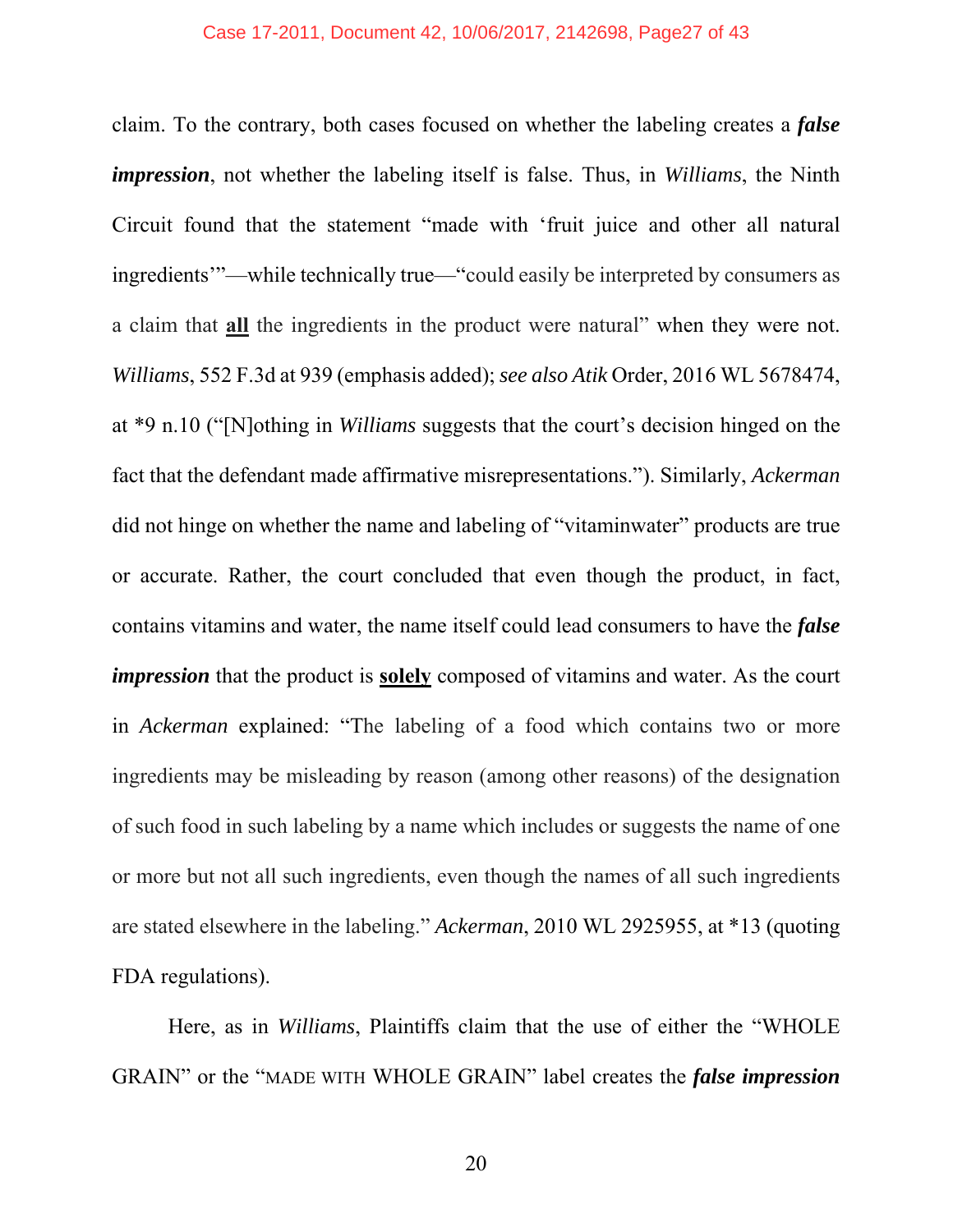that the grain in Cheez-It Whole Grain crackers is comprised substantially or entirely of whole grain, when it is not. *See, e.g.*, A012 ¶ 8. And, just like in *Ackerman*, the emphasis on one ingredient, whole grain, but not other ingredients such as nonwhole, refined wheat grain, can reasonably lead consumers to the *false impression* that the grain in the product is comprised substantially or entirely of whole grain. *See Albert v. Blue Diamond Growers*, 151 F. Supp. 3d 412, 418–19 (S.D.N.Y. 2015) (sustaining claims under New York and California consumer protection law where manufacturer conveyed impression that almond milk products contained a significant amount of almonds, with the health benefits ascribed to almonds, when in fact the products were mostly water and contained a small percentage of almonds); *Paulino v. Conopco, Inc.*, No. 14 Civ. 5145 (JG) (RML), 2015 WL 4895234, at \*5 (E.D.N.Y. Aug. 17, 2015) ("That the label makes no explicit claim of being 'All Natural,' '100% natural,' or 'free from synthetics' is beside the point. A reasonable juror could reach the conclusion that the label 'Naturals' means that the product is at least mostly comprised of natural ingredients."); *Segedie*, 2015 WL 2168374, at \*11 ("It is not unreasonable as a matter of law to expect that a product labeled 'natural' . . . contains *only* natural ingredients." (emphasis added)); *Goldemberg*, 8 F. Supp. 3d at 479 (holding that product labeled "Active Naturals" could mislead a reasonable consumer to believe that the product contained only natural ingredients); *Wilson v. Frito-Lay N. Am., Inc.*, No. 12 Civ. 1586 (SC), 2013 WL 1320468, at \*12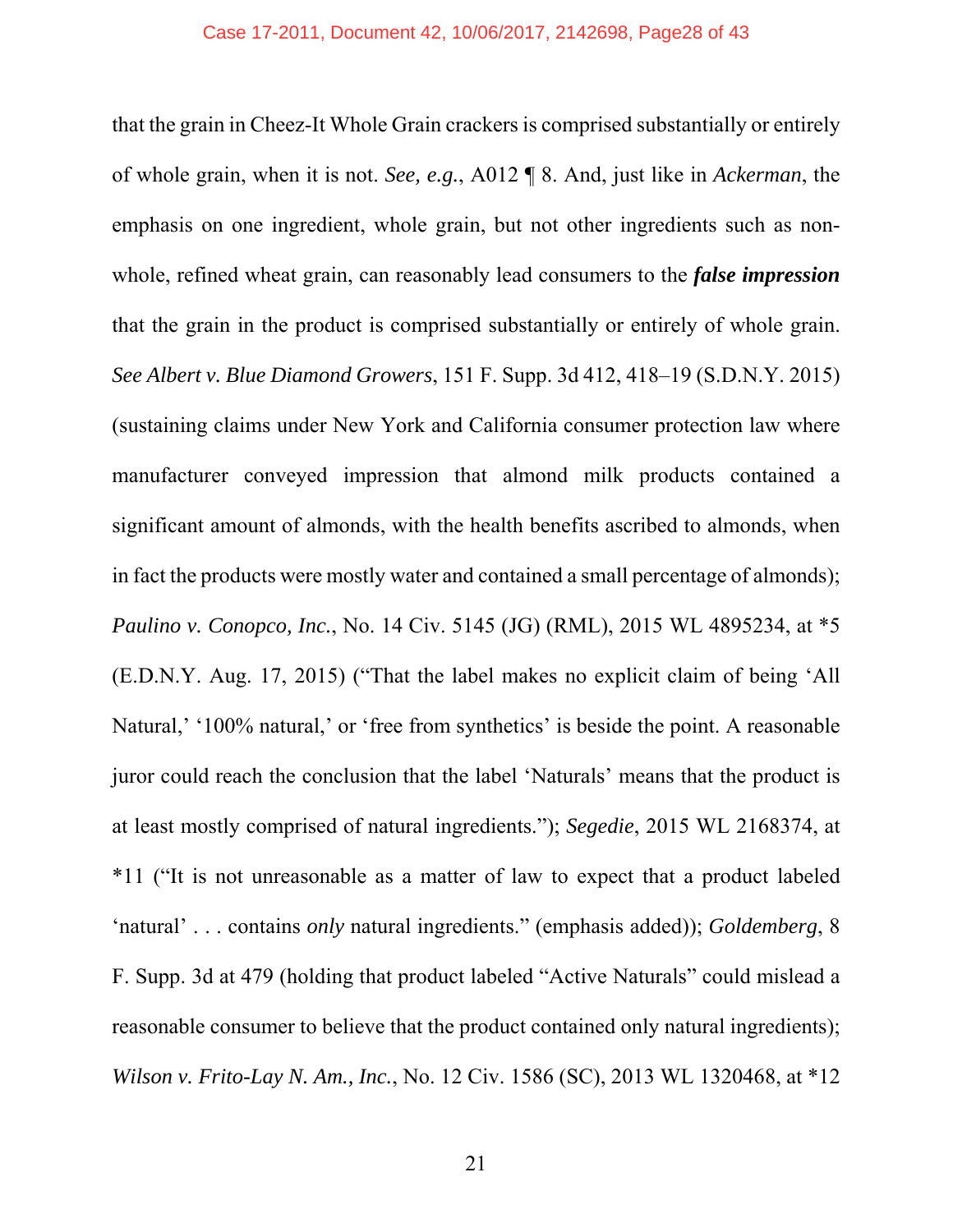#### Case 17-2011, Document 42, 10/06/2017, 2142698, Page29 of 43

(N.D. Cal. Apr. 1, 2013) (claim "Made with ALL NATURAL Ingredients" on the products' labels could mislead a reasonable consumer into thinking the products were entirely made of natural ingredients); *Lam v. Gen. Mills*, 859 F. Supp. 2d 1097, 1099–1100 (N.D. Cal. 2012) (fruit roll-up products' names, in combination with their "made with real fruit" claims, could mislead a reasonable consumer into thinking the product was made primarily of fruit).

 More recently, two cases held that whether reasonable consumers could be misled by claims falsely suggesting higher content of whole grains could **not** be resolved on a motion to dismiss. In *National Consumers League v. Doctor's Associates*, the plaintiff brought a claim against the Subway sandwich franchisor under Washington, D.C.'s consumer protection statute, which is similar to the California and New York statutes at issue here. *Nat. Consumer's League v. Doctor's Assocs., Inc.*, No. 2013 CA 006549 B, 2014 WL 4589989, at \*1 (D.C. Super. Sept. 12, 2014). The plaintiff alleged that Subway misrepresents the qualities of its "9- Grain Wheat" and "Honey Oat" breads with the name and fake color combination used to identify these particular breads in order to deceive whole-grain-conscious consumers into thinking that these breads are more healthful than the other breads offered by Subway, when in fact they are virtually identical. *Id.* The court noted that Subway's names for its breads are truthful in that the "9-Grain Wheat" bread in fact contains nine distinct grains and the "Honey Oat" bread in fact contains honey and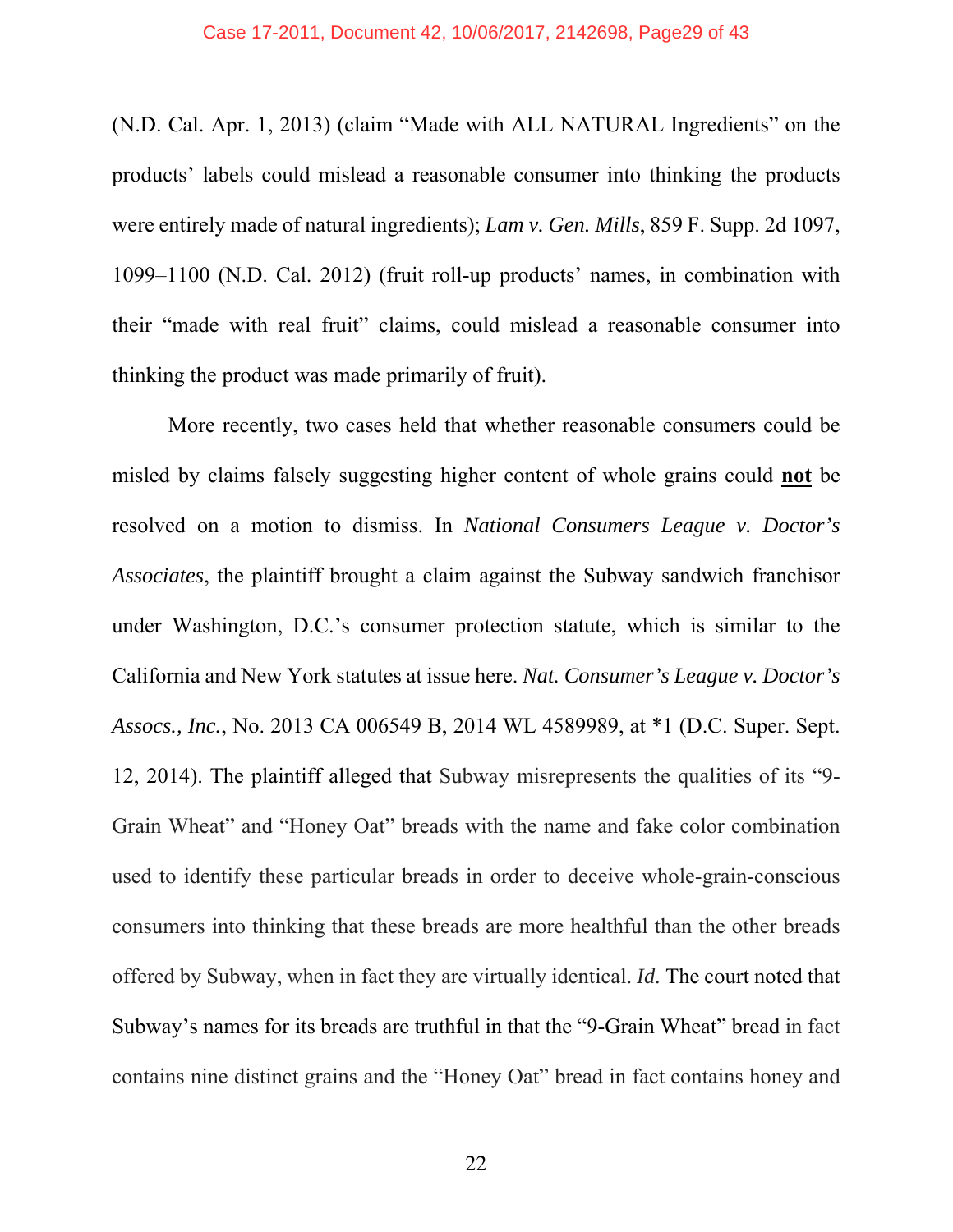oats. *Id.* at \*6. The court nonetheless denied the motion to dismiss and concluded that "[w]hether a reasonable consumer would in fact infer from [defendant's] practices that its 9-Grain Wheat and Honey Oat breads contain a substantially higher quantity of whole grains than they actually have is a question of fact that need not be resolved at this stage of the litigation." *Id.* at \*7.

 Similarly, the court in *National Consumers League v. Bimbo Bakeries USA* refused to dismiss a claim that the defendant misrepresents the whole grain content of its Thomas' Light Multi-Grain Hearty Muffins and Sara Lee Classic Honey Wheat bread through the product names and their packaging. *Nat. Consumers League v. Bimbo Bakeries USA*, No. 2013 CA 006548 B, 2015 WL 1504745, at \*2–4 (D.C. Super. Apr. 2, 2015). The court found that whether a reasonable consumer could infer from the defendant's representations that the "products in dispute contain substantial amounts of whole grains or whole wheat when they actually do not, constitutes an issue of fact, which a jury should resolve at trial." *Id.* at \*11.

 In contrast to the numerous cases that decline to make a "reasonable consumer" determination as a matter of law, the primary authorities that the District Court relied upon in dismissing Plaintiffs' claims are *Red v. Kraft Foods, Inc.*, No. 10 Civ. 1028 (GW) (AGRx), 2012 WL 5504011 (C.D. Cal. Oct. 25, 2012), and *Workman v. Plum, Inc.*, 141 F. Supp. 3d 1032 (N.D. Cal. 2015). *See* A051; A054. Those cases, however, are readily distinguishable from the instant case.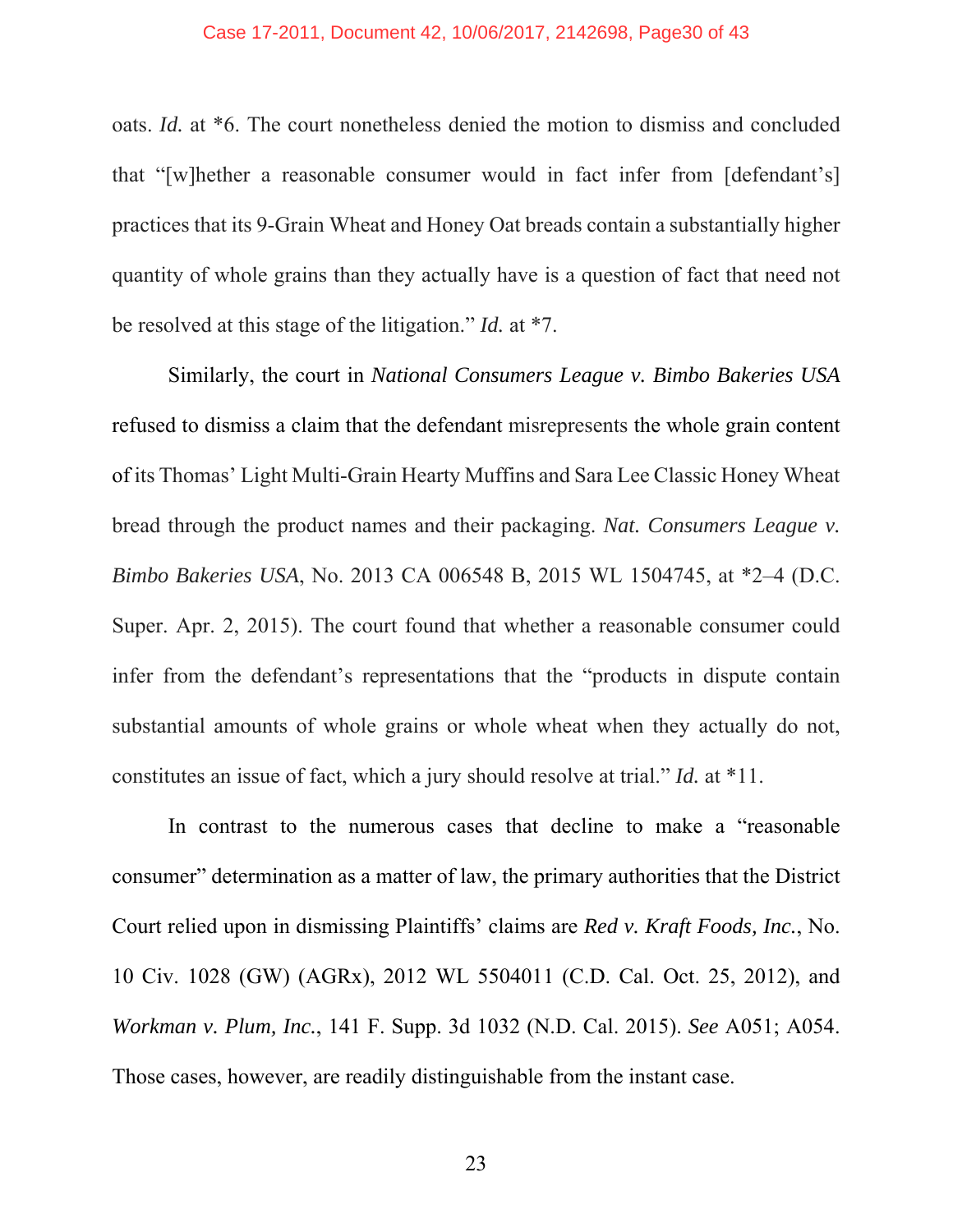Plaintiffs in *Red* alleged that Kraft cracker products carrying the claim "Made with Real Vegetables" were deceptively labeled because they did not contain significant amounts of vegetables. The court held that no reasonable consumer would look at box of crackers claiming that it was "made with real vegetables" and conclude that it contained significant amounts of vegetables. *Red*, 2012 WL 5504011, at \*3 ("[T]he product is a box of crackers, and a reasonable consumer will be familiar with the fact of life that a cracker is not composed of primarily fresh vegetables."). It is a very different "fact of life" when the misrepresentation concerns the *primary* ingredient of the product: flour. As Magistrate Judge Vera M. Scanlon explained in her Report and Recommendation on the defendant's motion to dismiss in *Atik v. Welch Foods, Inc.* (which the district court subsequently adopted in its entirety, *Atik* Order, 2016 WL 5678474, at \*1):

> *Red* dealt with a product that made clear it was one food item, crackers, while advertising that it included another type of food item, vegetables. The packaging at issue made it clear to the consumer that they were purchasing a box of crackers, which the ordinary person would know are not generally made of vegetables.

*Atik v. Welch Foods, Inc.*, No. 15 Civ. 5405 (MKB) (VMS), 2016 U.S. Dist. LEXIS 106497, at \*34 (E.D.N.Y. Aug. 5, 2016) ("*Atik* R&R"). In the *Atik* R&R, the court found that, in contrast to *Red*, a claim that fruit snacks were "made with real fruit" *was* potentially deceptive, because "Fruit Snacks are advertised as primarily fruit." *Id.* That is the case here: "WHOLE GRAIN" is represented not as a flavoring or a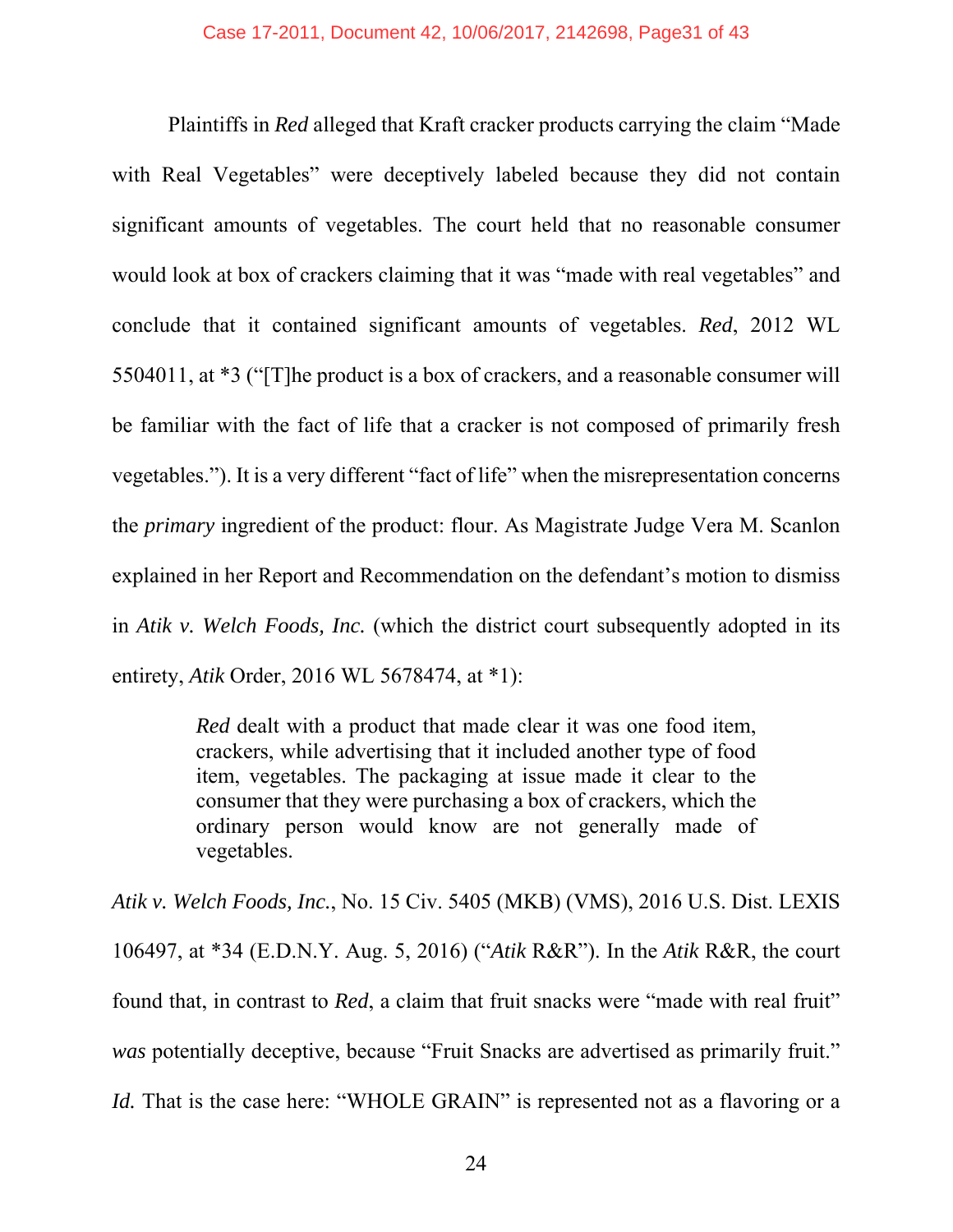#### Case 17-2011, Document 42, 10/06/2017, 2142698, Page32 of 43

supporting player in crackers, but as the main event. While a reasonable consumer may know that a cracker is not made mostly of vegetables, a reasonable consumer could—and according to the FTC generally would—have the false impression that a cracker labeled "WHOLE GRAIN" or "MADE WITH WHOLE GRAIN" is made mostly of whole grain.

*Workman* also is inapposite because that case involved no words and only pictures of featured ingredients contained in the puree pouch and fruit bars at issue. There, the court found, "No reasonable consumer would expect the size of the flavors pictured on the label to directly correlate with the predominance of the pictured ingredient in the puree blend." *Workman*, 141 F. Supp. 3d at 1036. Here, Plaintiffs have alleged affirmative misrepresentations—either express in the case of "WHOLE GRAIN" or implied in the case of "MADE WITH WHOLE GRAIN"—that the grain in Cheez-It Whole Grain crackers is "WHOLE GRAIN," when the crackers are made mostly with refined grain. Thus, Plaintiffs' allegations fit squarely with the holdings and reasoning of *Williams*, *Ackerman*, the *Atik* R&R, the *Atik* Order, and the numerous other cases denying motions to dismiss a claim that a "reasonable consumer" was likely to be deceived.

# **B. Disclosure of Grams of Whole Grain Claims, Even on Front of Box, Does Not Mitigate Consumer Deception or Confusion**

In concluding as a matter of law that no reasonable consumer could be misled by the Cheez-It Whole Grain packaging, the District Court also relied on the fact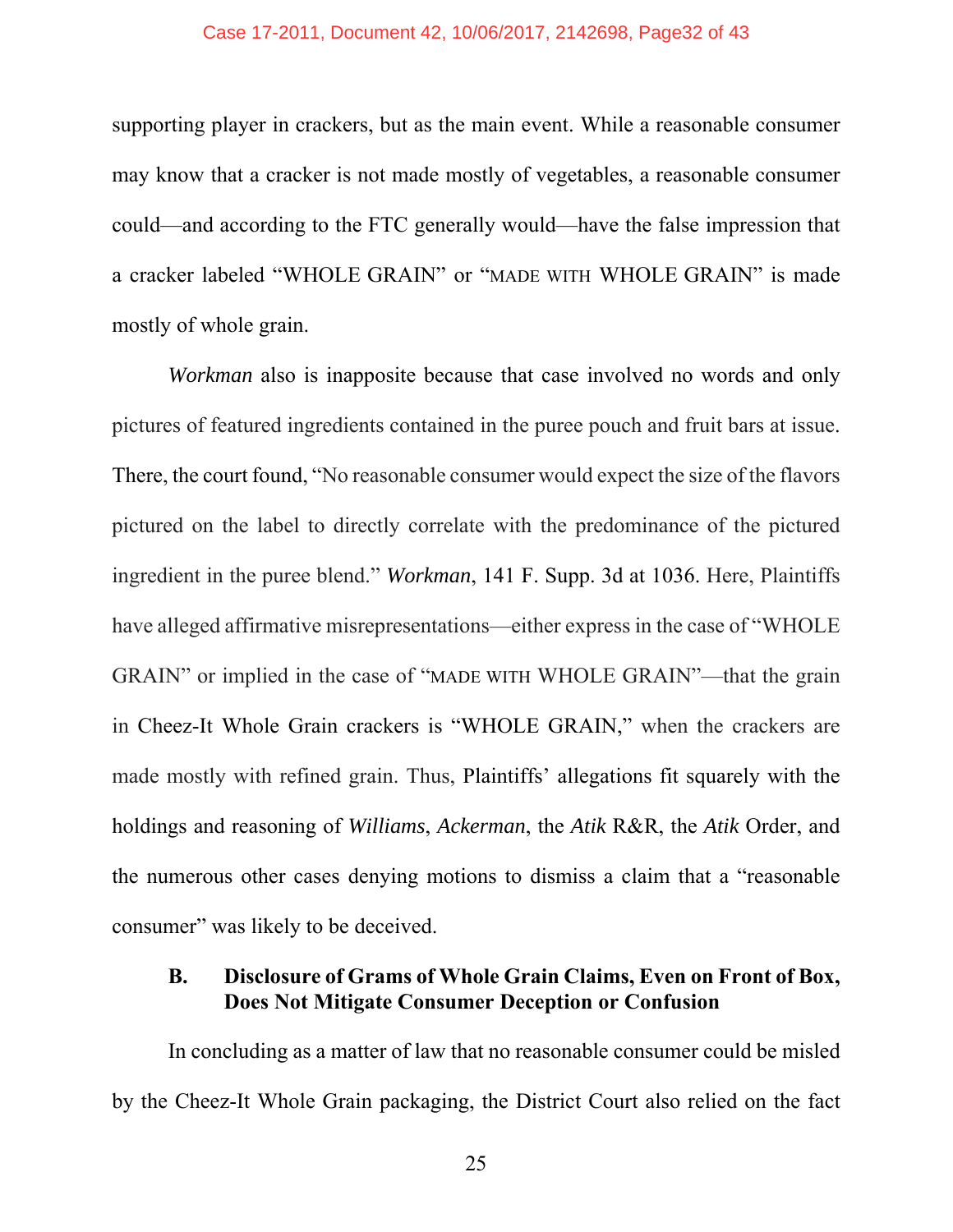that the front of the packages displays the Grams of Whole Grain Claims. *See* A051 ("Furthermore, as the Crackers' packaging conspicuously states that the Crackers are made with either five (5) or eight (8) grams of whole grain per serving, Defendant neither misrepresents that its Crackers are one hundred percent (100%) whole grain nor suggests that they are predominantly whole grain."). Again, the District Court missed the mark in applying the reasonable consumer standard.

The Supreme Court's words in the seminal false advertising case of *Donaldson v. Read Magazine* bear recitation here. In *Donaldson*, the Court elucidated that:

> That exceptionally acute and sophisticated readers might have been able by penetrating analysis to have deciphered the true nature of the contest's terms is not sufficient to bar findings of fraud by a fact finding tribunal. Questions of fraud may be determined in the light of the effect advertisements would most probably produce on ordinary minds. People have a right to assume that fraudulent advertising traps will not be laid to ensnare them. Laws are made to protect the trusting as well as the suspicious.

*Donaldson v. Read Magazine*, 333 U.S. 178, 189 (1948) (internal quotation marks and citations omitted). These words still apply today, and consumer protection laws should not be, and have not been, interpreted so narrowly as to cover only those members of the public who have the sophisticated language skills or education to appreciate the particular representation or nuance at issue. *See, e.g.*, *Annunziato v. eMachines, Inc.*, 402 F. Supp. 2d 1133, 1138 (C.D. Cal. 2005) ("The goal of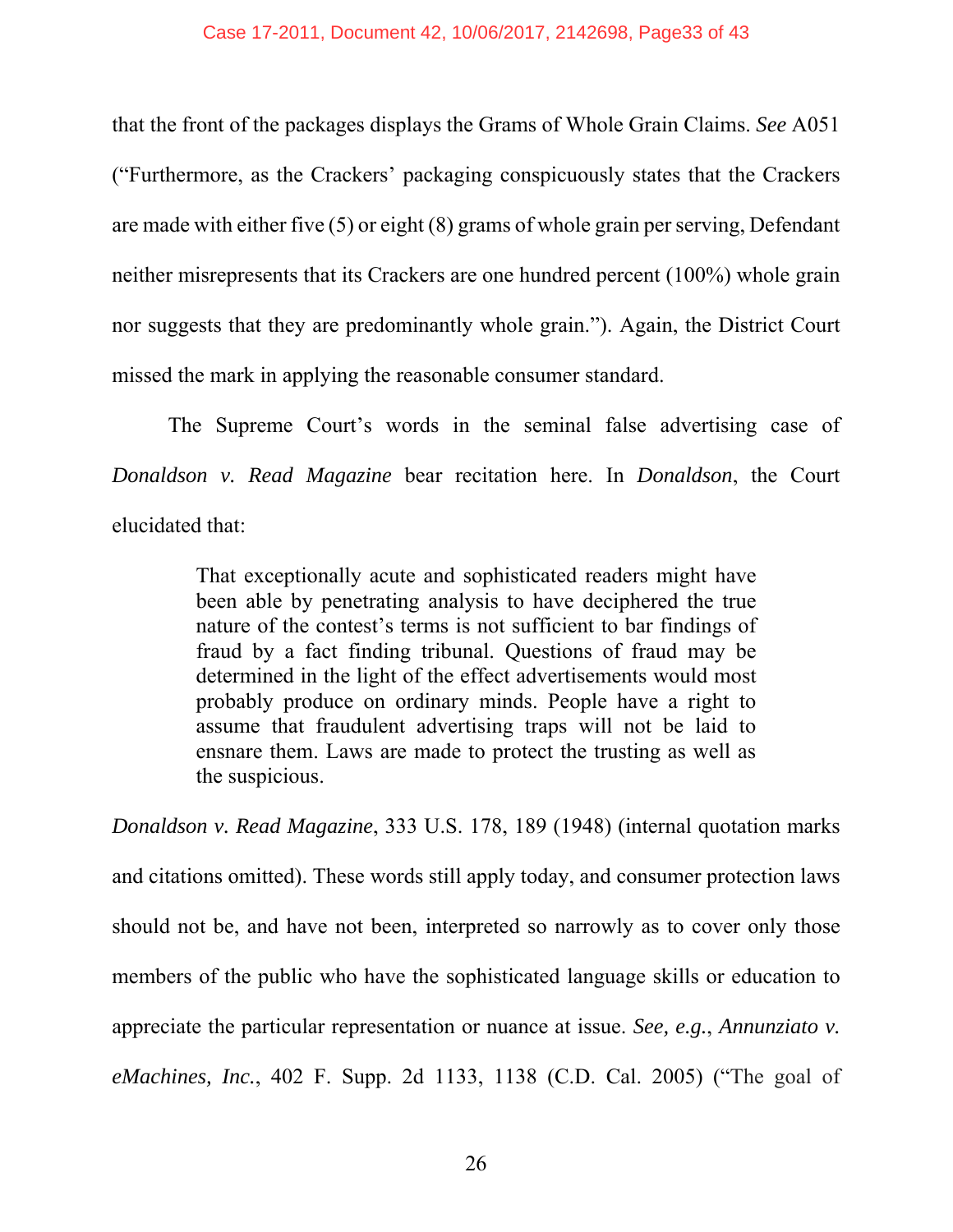#### Case 17-2011, Document 42, 10/06/2017, 2142698, Page34 of 43

consumer protection is not advanced by eliminating large segments of the public from coverage under [California's consumer protection laws] where they suffer actual harm merely because they were inattentive or for one reason or another lacked the language skills to appreciate the particular unfair or false representation in issue. A construction of these statutes that reduced them to common law fraud would not only be redundant, but would eviscerate any purpose that [California's consumer protection laws] have independent of common law fraud.").

 The District Court's finding that reasonable consumers would even read, let alone understand, the Grams of Whole Grain Claims ignores the context in which the reasonable consumer evaluates a product. Consumers purchase products in crowded grocery store aisles. Unlike courtroom chambers, grocery store aisles are not places where any person can engage in contemplation of the veracity of any label claim—they are designed to get consumers to move quickly through them, picking boxes off the shelf based on the most prominent claims and images on the front of the package. Marketers are well aware of this, and they are skilled at making prominent those things that they want consumers to see and hiding the negatives. Without the assistance of consumer perception studies, expert opinion, or any other means of determining what reasonable consumers actually understood, judges are not well equipped at the motion to dismiss stage to determine whether a reasonable consumer would, in fact, be misled by labeling claims.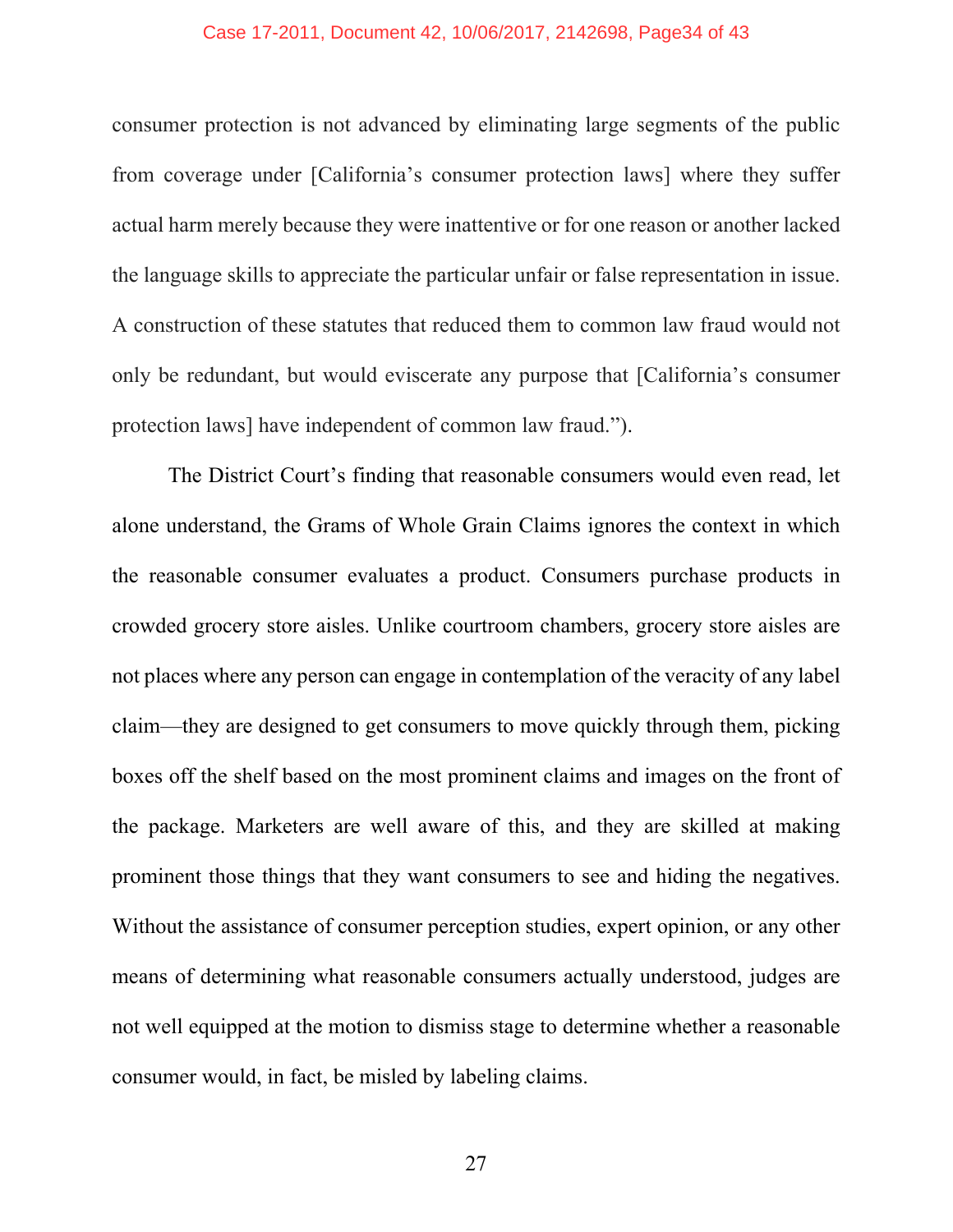The Grams of Whole Grain Claims in this case are a perfect example of this. Unlike the "WHOLE GRAIN" or "MADE WITH WHOLE GRAIN" claims, which are in extra-large font, centered in the middle of the package, or the "made with 100% REAL CHEESE" claim, which is set off with a yellow box, the Grams of Whole Grain Claims are written in small font and placed in the bottom margin of the package. *See Stoltz v. Fage Dairy Processing Indus., S.A.*, No. 14 Civ. 3826 (MKB), 2015 WL 5579872, at \*16 (E.D.N.Y. Sept. 22, 2015) ("[T]he significance of a disclaimer depends upon factors such as the font size and placement of the disclaimer as well as the relative emphasis placed on the disclaimer and the allegedly misleading statement."). In a context where consumers are governmentally advised to eat at least half of their grains as whole grains, those who purchase whole grain products reasonably seek foods that are more than 50% whole grain (rarely do they eat 100% whole grain products to compensate for 100% refined grain products). Nor, equally, do reasonable consumers understand that 5 grams of whole grain is overshadowed by perhaps 10 grams, or whatever the case might factually be, of nutritionally inferior refined grains. *See* FTC Staff Comments at 6 (citing the dietary guidelines recommending that Americans make at least half of the grains in their diet whole grains); A018–19 ¶¶ 46–49.

Simply put, the disclosure of the number of grams of whole grain per serving—even if consumers see it—provides little meaningful information. As the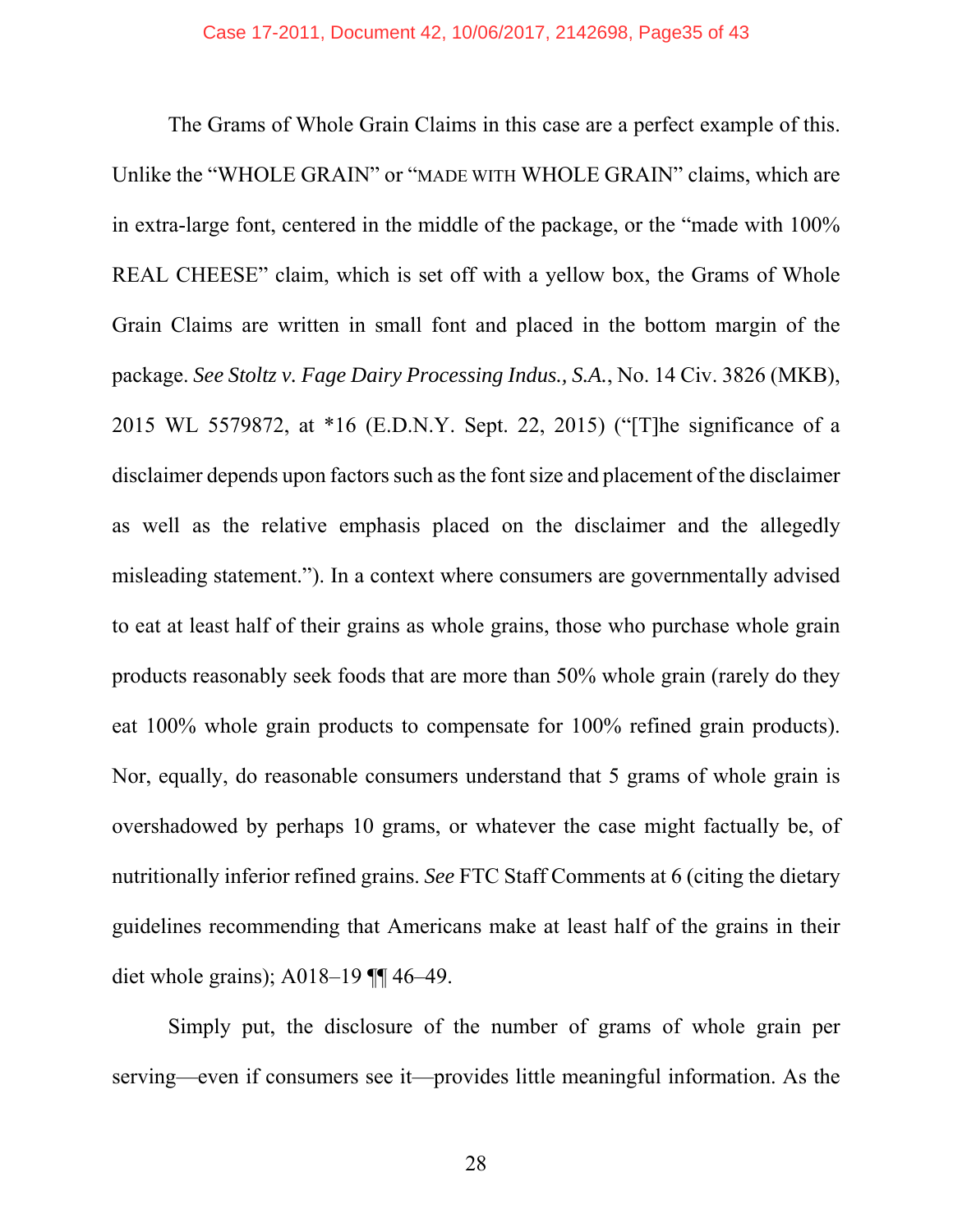#### Case 17-2011, Document 42, 10/06/2017, 2142698, Page36 of 43

FTC explained, information about the absolute quantity of whole grain in grams is of limited utility:

> The FTC staff believes that many consumers may find it difficult, if not impossible, to translate a quantitative statement such as "10 grams whole grain" into meaningful information about how much of their recommended daily amount of whole grain they will receive from a serving of a food.

#### FTC Staff Comments at 7; A019 ¶ 49.

 Here, the number of grams of whole grain provides no information indicating that whole grains are a minority ingredient in Cheez-It Whole Grain crackers. While the Grams of Whole Grain Claims on the products, if read, may allow consumers to determine the quantity in grams of whole grain in the products, it *does not* inform consumers that there may be grain in the crackers that is not whole, let alone that the crackers are predominately not whole grain. Indeed, Plaintiffs have alleged that the Grams of Whole Grain Claims do not provide the quantity of refined grain or total grain in the products and that it is impossible to determine the amount of whole grain as a percentage of total grain in the product. *See* A020 ¶ 53 ("Nothing else on the box provides any context for how much 5 or 8 grams of whole grain is, in relationship to the much larger amount of refined grain."). Plaintiffs are *still* unaware of the amount of whole grain as a percentage of total grain in the product. Thus, the District Court's conclusion, as a matter of law, that "no reasonable consumer would believe that the Crackers were *solely* composed of whole grain, as the front of the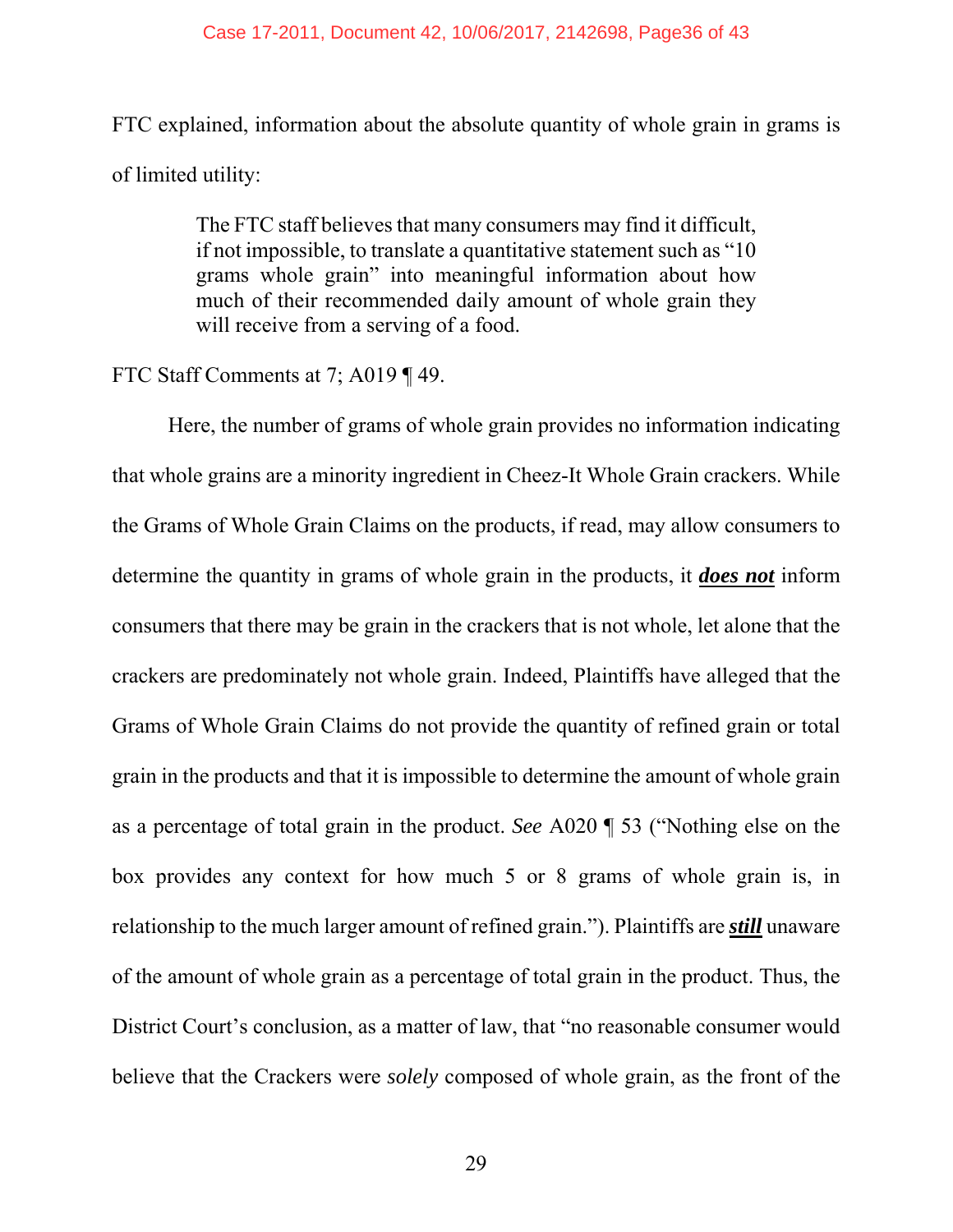Product's box explicitly stated otherwise," A054, is erroneous both factually and legally.

 Tellingly, Plaintiffs assert in their Complaint that they "would not have purchased or paid more for Cheez-It Whole Grain crackers had they known *the product contains more refined grain than whole grain*." A012 ¶ 8 (emphasis added). By contrast, they did not claim that they would not have purchased the product if they knew that there was only five or eight grams of whole grain per serving. Indeed, the only clear indication that the product is not more whole grain than refined grain is the ingredients list. *See id.* ¶ 6. But the contention that a disclosure on the ingredients list should save an otherwise deceptive label has been resoundingly rejected by *Williams*, 552 F.3d at 939, and other courts. *See, e.g.*, *Ackerman*, 2010 WL 2925955, at \*67 (concluding that consumers could reasonably be expected to rely on the label claims as accurate descriptions of the food; "[I]t seems clear that such an impression was precisely what defendant intended to convey. If that were not the case, it is difficult to understand what defendant had in mind." (quoting *Miller v. Am. Family Publishers*, 284 N.J. Super. 67, 80 (Ch. Div. 1995))). Thus, contrary to the District Court's conclusion, *see* A051; A054, specifying the exact amount of whole grain per serving, no less in small and inconspicuous font, does **not** render the packaging unable to mislead a reasonable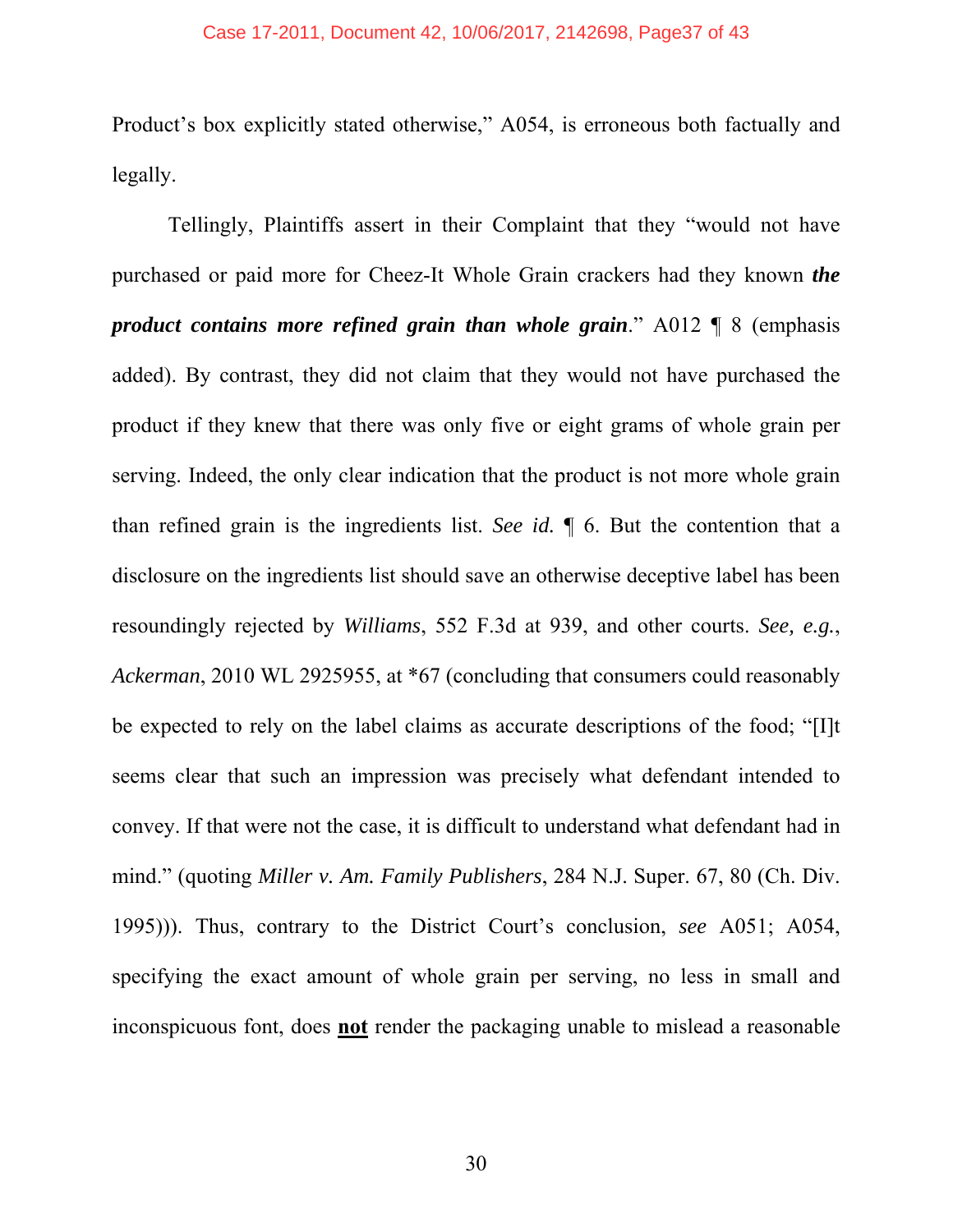consumer into believing that Cheez-It Whole Grain crackers are all or predominantly whole grain as a matter of law.

# **C. The District Court Ignored Allegations that Experts Have Found that Reasonable Consumers May Be Misled by "Whole Grain" Labels**

In lieu of a factual inquiry into whether a reasonable consumer would find the "WHOLE GRAIN" or "MADE WITH WHOLE GRAIN" labeling misleading, the District Court substituted its own judgment on this question. In doing so, the District Court ignored both Plaintiffs' allegations about their own understanding, as well as their allegations that federal agencies with expertise on the marketing and labeling of food products have determined that whole grain claims, like those at issue here, are likely to deceive reasonable consumers. *See* A019 ¶ 49 ("The Federal Trade Commission ('FTC') has stated that consumers are likely to perceive unqualified whole grain claims to mean that a product is 100% or nearly 100% whole grain) (citing FTC Staff Comments); A021 ¶ 55 ("FDA and the FTC have warned, consumers can be misled by statements about whole grain foods.").

 The FTC, along with FDA, "has developed considerable expertise in food advertising and labeling issues . . . and has done substantial research on how consumers interpret nutrition and health claims in food advertising." FTC Staff Comments at 2. Armed with industry expertise, the FTC and FDA have found that whole grain claims, such as the "WHOLE GRAIN" or "MADE WITH WHOLE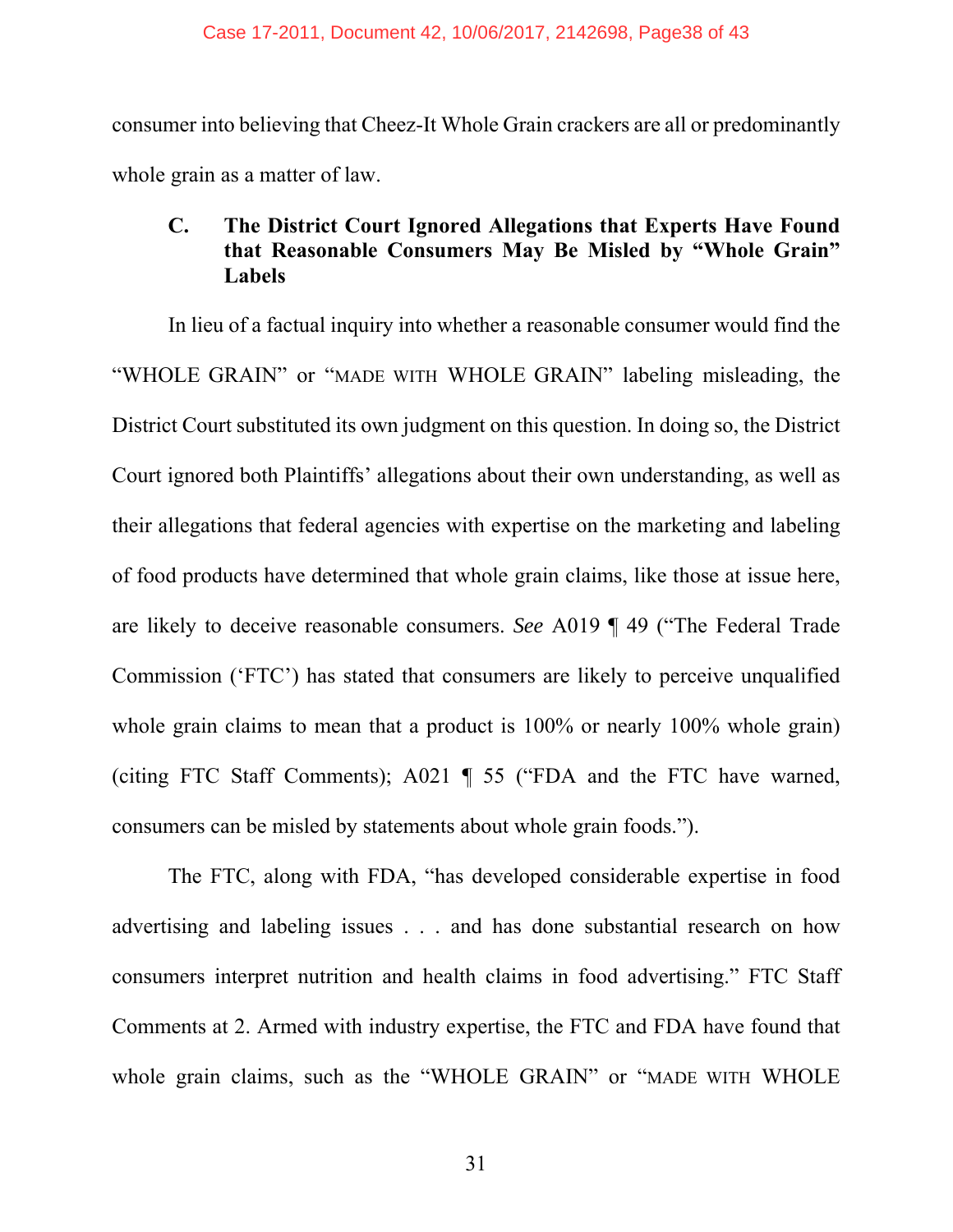GRAIN" statements at issue here, are misleading to consumers, as consumers are likely to perceive them to mean that a product is 100% or nearly 100% whole grain. *See id.* at 12 ("The FTC staff agrees with FDA's draft guidance position that in addition to the express '100% whole grain' statement, other variations of general, unqualified claims are also likely to convey that all or nearly all of the grain in the product is whole grain."). Indeed, addressing the exact wording of the "WHOLE GRAIN" label at issue, the FTC concluded:

> Many reasonable consumers will likely understand "whole grain" to mean that all, or virtually all, of the food product is whole grain, or that all of the grain ingredients in the product are whole grains.

*Id.* at 13.

 The FTC found "MADE WITH WHOLE GRAIN" similarly problematic as "WHOLE GRAIN":

> On some food labels, for instance, the words "whole grain" appear in large, banner type on the front label while the words "made with," presumably meant to qualify the "whole grain" banner, are in substantially smaller type. This may be a method that companies use to imply that their products are 100% whole grain, when they are not.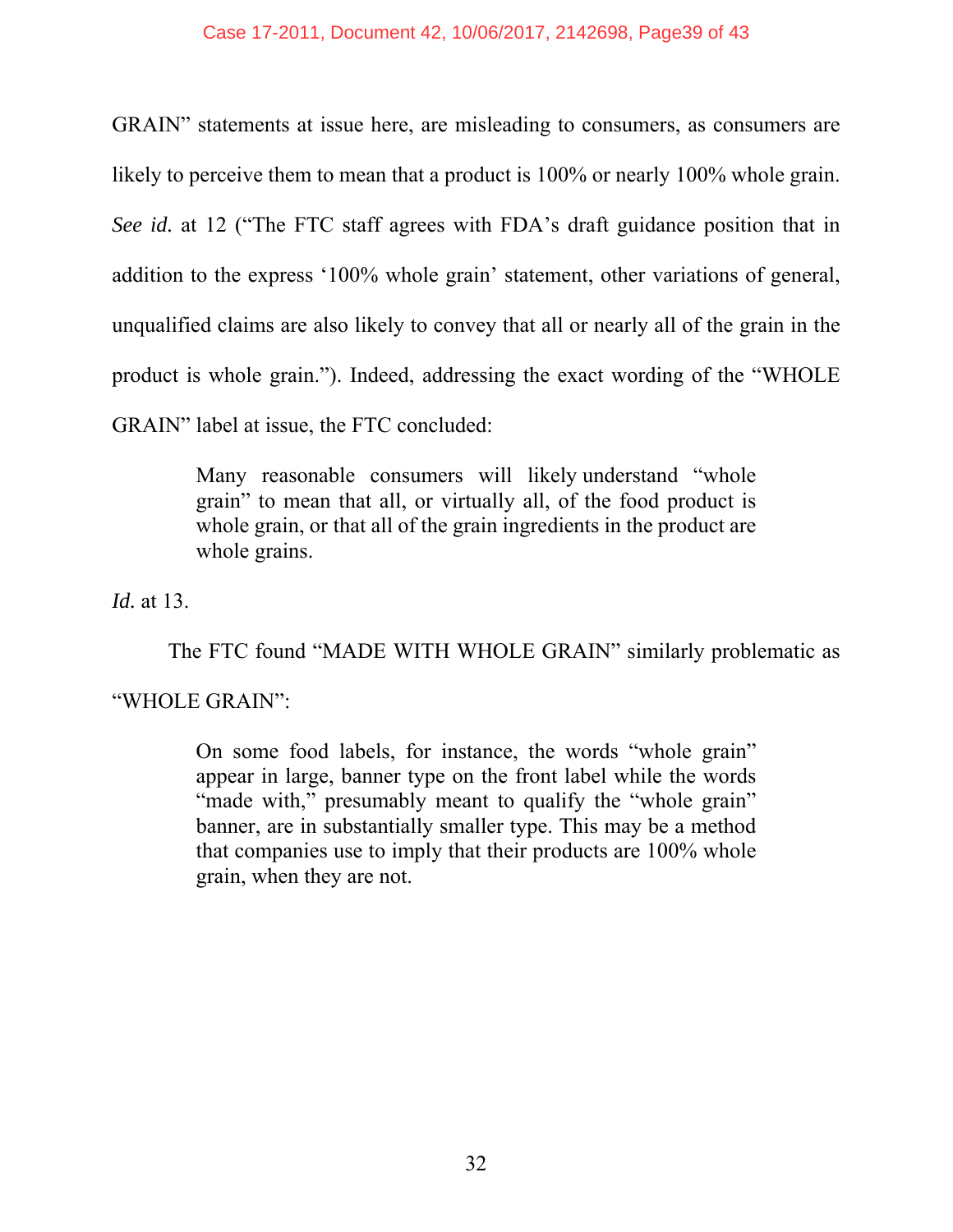*Id.* at 11, n.20. This, of course, perfectly describes the Cheez-It Whole Grain cracker "MADE WITH WHOLE GRAIN" claim, where the words "MADE WITH" are approximately one half the size of the words "WHOLE GRAIN." *See* A042.8

 In sum, the District Court erred in concluding as a matter of law that both versions of the packaging for Cheez-It Whole Grain crackers made it impossible for Plaintiffs to prove that a reasonable consumer was likely to be deceived when Plaintiffs made supported allegations that (1) FTC and FDA, experts in food advertising and consumer perceptions, concluded that consumers are likely to be misled by the very terms "WHOLE GRAIN" and "MADE WITH WHOLE GRAIN" used here; (2) that the display of the smaller Grams of Whole Grain Claims on the front of the box, which provide the number of grams of whole grain—even if seen by consumers—does not indicate clearly to a reasonable consumer that the grain in Cheez-It Whole Grain crackers is predominantly not whole grain; (3) the "WHOLE GRAIN" label is an affirmative misrepresentation; and (4) both the "WHOLE GRAIN" packaging and the "MADE WITH WHOLE GRAIN" packaging create a false

-

<sup>8</sup> *See also* FTC Staff Comments at 11 (citing U.S. DEPT. OF AGRIC., *Food Safety and Inspection Service (FSIS) Statement of Interim Policy Guidance: Use of the USDA MyPyramid Reference on Meat and Poultry Labeling and Whole Grain Claims*, at 3 (Oct. 14, 2005), *available at* https://goo.gl/XbEVXc ("[T]here should be . . . generally more whole grain than refined grains in the [whole grain pasta] to ensure that the statements are not misleading")); U.S. DEPT. OF AGRIC., *Guidance: Products in the "Made with Organic \*\*\*" Labeling Category*, at 3 (May 2, 2014), *available at* https://goo.gl/sh4LQz (determining that in a product labeled "'Made with organic flour[,]' all flour . . . must be certified organic.").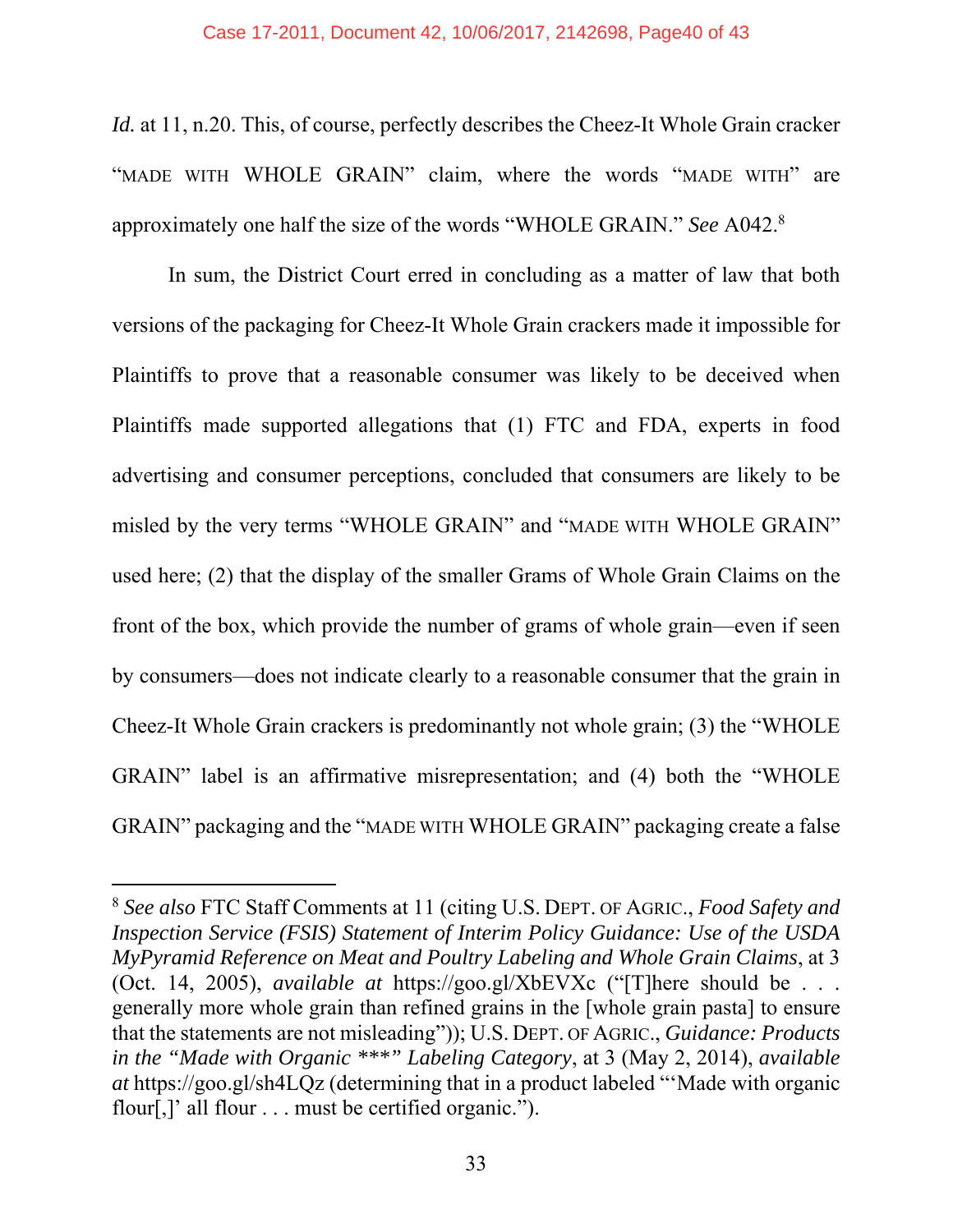impression with reasonable consumers that the grain in the Cheez-It Whole Grain crackers is comprised substantially or entirely of whole grain. Accordingly, the District Court's dismissal of Plaintiffs' New York and California consumer protection claims must be reversed.

## **III. Plaintiffs Have Standing to Seek Injunctive Relief**

 The District Court ruled that Plaintiffs did not have standing to obtain injunctive relief based solely on its conclusion that Plaintiffs had not demonstrated the Cheez-It Whole Grain packaging was deceptive. A060. As discussed above, Plaintiffs have pled sufficient allegations to establish that Defendant's product label was deceptive. Accordingly, the District Court's ruling that Plaintiffs are not entitled to injunctive relief is reversible error.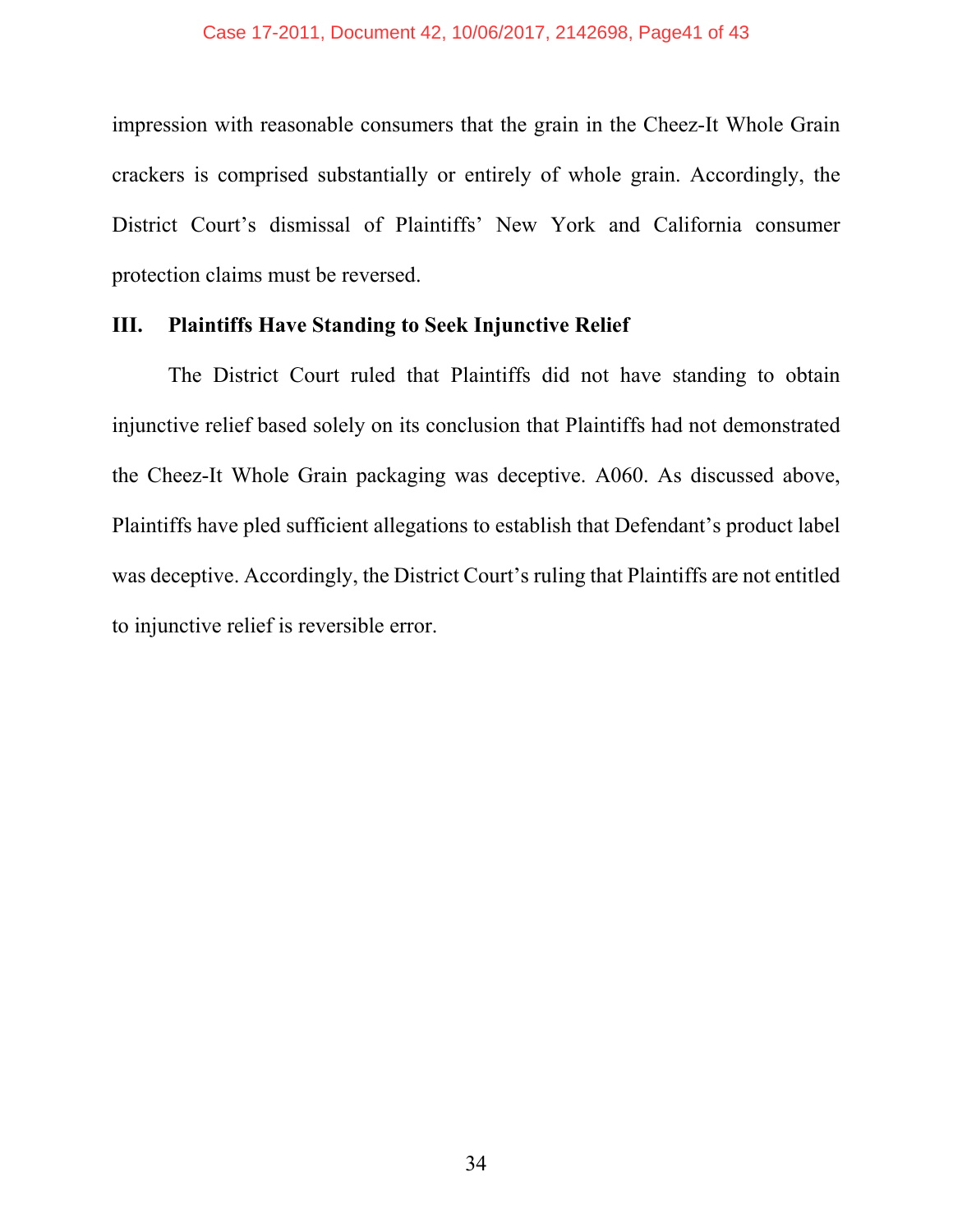# **CONCLUSION**

For the reasons set forth above, the Judgment of the District Court should be

reversed, and the case should be remanded for further proceedings.

Date: October 6, 2017 Respectfully submitted,

By: */s/ Michael R. Reese* 

**REESE LLP**  Michael R. Reese

*mreese@reesellp.com* George V. Granade *ggranade@reesellp.com* 100 West 93rd Street, 16th Floor New York, New York 10025 Telephone: (212) 643-0500 Facsimile: (212) 253-4272

*Counsel for Plaintiffs-Appellants Kristen Mantikas, Kristin Burns, and Linda Castle and the Proposed Class*